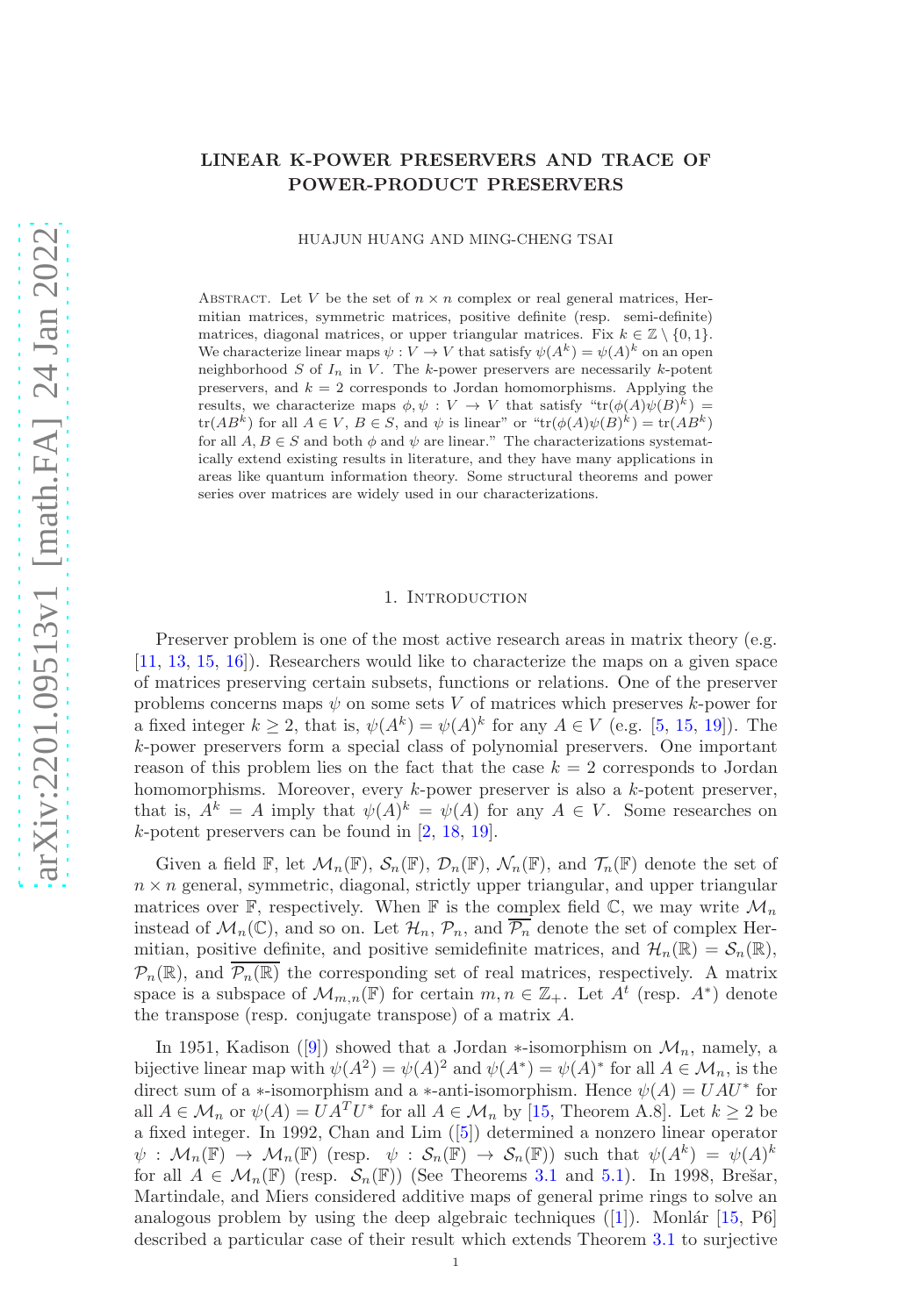linear operators on  $\mathcal{B}(\mathcal{H})$ . In 2004, Cao and Zhang determined additive k-power preserver on  $\mathcal{M}_n(\mathbb{F})$  and  $\mathcal{S}_n(\mathbb{F})$  ([\[3\]](#page-20-10)). They also characterized injective additive k-power preserver on  $\mathcal{T}_n(\mathbb{F})$  ([\[4\]](#page-20-11) or [\[19,](#page-20-5) Theorem 6.5.2]), which leads to injective linear k-power preserver on  $\mathcal{T}_n(\mathbb{F})$  (see Theorem [8.1\)](#page-19-0). In 2006, Cao and Zhang also characterized linear k-power preservers from  $\mathcal{M}_n(\mathbb{F})$  to  $\mathcal{M}_m(\mathbb{F})$  and from  $\mathcal{S}_n(\mathbb{F})$  to  $\mathcal{M}_m(\mathbb{F})$  (resp.  $\mathcal{S}_m(\mathbb{F})$ ) [\[18\]](#page-20-7).

In this article, given an integer  $k \in \mathbb{Z} \setminus \{0,1\}$ , we show that a unital linear map  $\psi : V \to W$  between matrix spaces preserving k-powers on a neighborhood of identity must preserve all integer powers (Theorem [2.1\)](#page-3-0). Then we characterize, for  $\mathbb{F} = \mathbb{C}$  and  $\mathbb{R}$ , linear operators on sets  $V = \mathcal{M}_n(\mathbb{F}), \mathcal{H}_n, \mathcal{S}_n(\mathbb{F}), \mathcal{P}_n, \mathcal{P}_n(\mathbb{R}),$  and  $\mathcal{D}_n(\mathbb{F})$  that satisfy  $\psi(A^k) = \psi(A)^k$  on an open neighborhood of  $I_n$  in  $V$ . In the following descriptions,  $P \in M_n(\mathbb{F})$  is invertible,  $U \in M_n(\mathbb{F})$  is unitary,  $O \in M_n(\mathbb{F})$ is orthogonal, and  $\lambda \in \mathbb{F}$  satisfies that  $\lambda^{k-1} = 1$ .

- (1)  $V = M_n(\mathbb{F})$  (Theorem [3.4\)](#page-5-1):  $\psi(A) = \lambda P A P^{-1}$  or  $\psi(A) = \lambda P A^t P^{-1}$ .
- (2)  $V = H_n$  (Theorem [4.1\)](#page-11-0): When k is even,  $\psi(A) = U^*AU$  or  $\psi(A) = U^*A^tU$ . When k is odd,  $\psi(A) = \pm U^*AU$  or  $\psi(A) = \pm U^*A^tU$ .
- (3)  $V = S_n(\mathbb{F})$  (Theorem [5.2\)](#page-13-1):  $\psi(A) = \lambda OAO^t$ .
- (4)  $V = \mathcal{P}_n$  or  $\mathcal{P}_n(\mathbb{R})$  (Theorem [6.1\)](#page-15-0):  $\psi(A) = U^*AU$  or  $\psi(A) = U^*A^tU$ .
- (5)  $V = \mathcal{D}_n(\mathbb{F})$  (Theorem [7.1\)](#page-17-0):  $\psi(A) = \psi(I_n) \text{diag}(f_{p(1)}(A), \dots, f_{p(n)}(A)),$  in which  $\psi(I_n)^k = \psi(I_n), p : \{1, \ldots, n\} \to \{0, 1, \ldots, n\}$  is a function, and  $f_i: \mathcal{D}_n(\mathbb{F}) \to \mathbb{F}$   $(i = 0, 1, ..., n)$  satisfy that, for  $A = \text{diag}(a_1, ..., a_n)$ ,  $f_0(A) = 0$  and  $f_i(A) = a_i$  for  $i = 1, ..., n$ .
- (6)  $V = \mathcal{T}_n(\mathbb{F})$  (Theorem [8.4](#page-19-1) for  $n \geq 3$ ):  $\psi(A) = \lambda P A P^{-1}$  or  $\psi(A) =$  $\lambda PA^{-}P^{-1}$ , in which  $P \in \mathcal{T}_n(\mathbb{F})$  and  $A^{-} = (a_{n+1-j,n+1-i})$  if  $A = (a_{ij})$ .

Our results on  $\mathcal{M}_n(\mathbb{F})$  and  $\mathcal{S}_n(\mathbb{F})$  extend Chan and Lim's results in Theorems [3.1](#page-5-0) and [5.1,](#page-13-0) and result on  $\mathcal{T}_n(\mathbb{F})$  extend Cao and Zhang's linear version result in [\[4\]](#page-20-11).

Another topic is the study of a linear map  $\phi$  from a matrix set S to another matrix set  $T$  preserving trace equation. In 1931, Wigner's unitary-antiunitary theorem [\[15,](#page-20-2) p.12] says that if  $\phi$  is a bijective map defined on the set of all rank one projections on a Hilbert space  $H$  satisfying

<span id="page-1-0"></span>
$$
tr(\phi(A)\phi(B)) = tr(AB), \qquad (1)
$$

then there is an either unitary or antiunitary operator U on H such that  $\phi(P)$  =  $U^*PU$  or  $\phi(P) = U^*P^tU$  for all rank one projections P. In 1963, Uhlhorn generalized Wigner's theorem to show that the same conclusion holds if the equality  $tr(\phi(P)\phi(Q)) = tr(PQ)$  is replaced by  $tr(\phi(P)\phi(Q)) = 0 \Leftrightarrow tr(PQ) = 0$  (see [\[17\]](#page-20-12)).

In 2002, Molnár (in the proof of [\[14,](#page-20-13) Theorem 1]) showed that maps  $\phi$  on the space of all bounded linear operators on a Banach space  $B(X)$  satisfying [\(1\)](#page-1-0) for  $A \in B(X)$ , rank one operator  $B \in B(X)$  are linear. In 2012, Li, Plevnik, and Semrl [[12\]](#page-20-14) characterized bijective maps  $\phi : S \to S$  satisfying  $tr(\phi(A)\phi(B)) = c \Leftrightarrow tr(AB) = c$ for a given real number c, where S is  $\mathcal{H}_n$ ,  $\mathcal{S}_n(\mathbb{R})$ , or the set of rank one projections.

In [\[8,](#page-20-15) Lemma 3.6], Huang et al showed that the following statements are equivalent for a unital map  $\phi$  on  $\mathcal{P}_n$ :

- (1)  $tr(\phi(A)\phi(B)) = tr(AB)$  for  $A, B \in \mathcal{P}_n$ ;
- (2)  $tr(\phi(A)\phi(B)^{-1}) = tr(AB^{-1})$  for  $A, B \in \mathcal{P}_n$ ;
- (3)  $\phi(A) = U^*AU$  or  $U^*A^tU$  for a unitary matrix U.

The authors also determined the cases if  $\phi$  is not assuming unital, the set  $\mathcal{P}_n$  is replaced by another set like  $\mathcal{M}_n$ ,  $\mathcal{S}_n$ ,  $\mathcal{T}_n$ , or  $\mathcal{D}_n$ . In [\[10,](#page-20-16) Theorem 3.8], Leung, Ng, and Wong considered the relation [\(1\)](#page-1-0) on infinite dimensional space.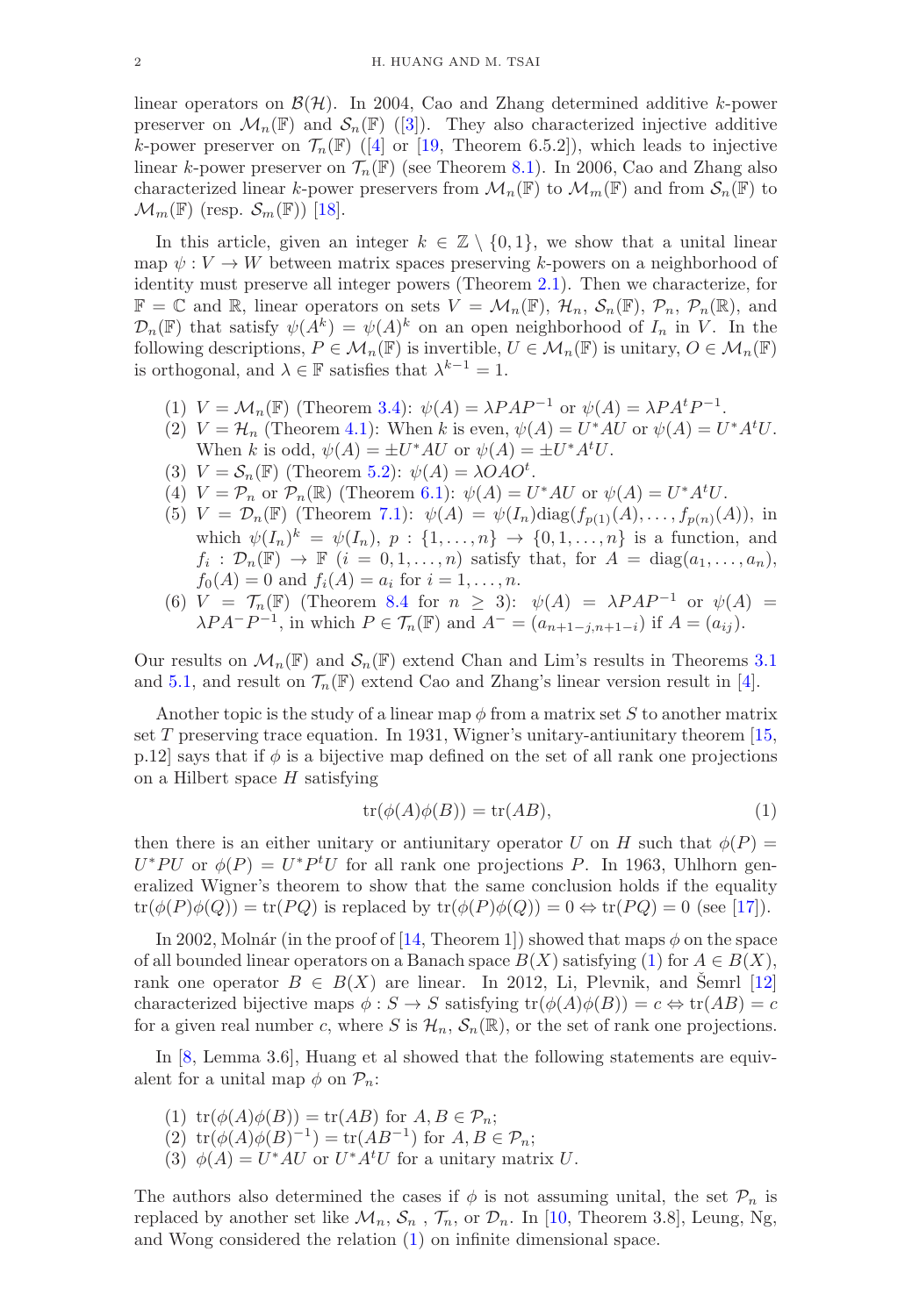Let  $\langle S \rangle$  denote the subspace spanned by a subset S of a vector space. Recently, Huang and Tsai studied two maps preserving trace of product [\[7\]](#page-20-17). Suppose two maps  $\phi: V_1 \to W_1$  and  $\psi: V_2 \to W_2$  between subsets of matrix spaces over a field F under some conditions satisfy

<span id="page-2-0"></span>
$$
tr(\phi(A)\psi(B)) = tr(AB)
$$
 (2)

for all  $A \in V_1, B \in V_2$ . The authors showed that these two maps can be extended to bijective linear maps  $\phi : \langle V_1 \rangle \to \langle W_1 \rangle$  and  $\psi : \langle V_2 \rangle \to \langle W_2 \rangle$  that satisfy  $\text{tr}(\phi(A)\psi(B)) = \text{tr}(AB)$  for all  $A \in \langle V_1 \rangle$ ,  $B \in \langle V_2 \rangle$  (see Theorem [2.2\)](#page-4-0). Hence when a matrix space  $V$  is closed under conjugate transpose, every linear bijection  $\phi: V \to V$  corresponds to a unique linear bijection  $\psi: V \to V$  that makes [\(2\)](#page-2-0) hold (see Corollary [2.3\)](#page-4-1). Therefore, each of  $\phi$  and  $\psi$  has no specific form.

One natural question is to ask when the following equality holds for a fixed  $k \in \mathbb{Z} \setminus \{0,1\}$ :

<span id="page-2-1"></span>
$$
tr(\phi(A)\psi(B)^k) = tr(AB^k).
$$
\n(3)

In this article, we use our characterization of linear k-power preservers on an open neighborhood S of  $I_n$  in V to characterize maps  $\phi, \psi : V \to V$  under one of the assumptions:

- (1) equality [\(3\)](#page-2-1) holds for all  $A \in V$ ,  $B \in S$ , and  $\psi$  is linear, or
- (2) equality [\(3\)](#page-2-1) holds for all  $A, B \in S$  and both  $\phi$  and  $\psi$  are linear,

for the sets  $V = M_n$ ,  $\mathcal{H}_n$ ,  $\mathcal{P}_n$ ,  $\mathcal{S}_n$ ,  $\mathcal{D}_n$ , and their real counterparts. In the following descriptions,  $\mathbb{F} = \mathbb{C}$  or  $\mathbb{R}$ ,  $P, Q \in M_n(\mathbb{F})$  are invertible,  $U \in M_n(\mathbb{F})$  is unitary,  $O \in M_n(\mathbb{F})$  is orthogonal, and  $c \in \mathbb{F} \setminus \{0\}.$ 

- (1)  $V = \mathcal{M}_n(\mathbb{F})$  (Theorem [3.5\)](#page-7-0):
	- (a) When  $k = -1$ ,  $\phi(A) = PAQ$  and  $\psi(B) = PBQ$ , or  $\phi(A) = PA^tQ$  and  $\psi(B) = PB^tQ.$
	- (b) When  $k \in \mathbb{Z} \setminus \{-1, 0, 1\}$ ,  $\phi(A) = c^{-k}PAP^{-1}$  and  $\psi(B) = cPBP^{-1}$ , or  $\phi(A) = c^{-k} P A^t P^{-1}$  and  $\psi(B) = c P B^t P^{-1}$ .
- (2)  $V = \mathcal{H}_n$  (Theorem [4.2\)](#page-12-0):
	- (a) When  $k = -1$ ,  $\phi(A) = cP^*AP$  and  $\psi(B) = cP^*BP$ , or  $\phi(A) =$  $cP^*A^tP$  and  $\psi(B) = cP^*B^tP$ , for  $c \in \{1, -1\}.$
	- (b) When  $k \in \mathbb{Z} \setminus \{-1, 0, 1\}, \phi(A) = c^{-k}U^*AU$  and  $\psi(B) = cU^*BU$ , or  $\phi(A) = c^{-k}U^*A^tU$  and  $\psi(B) = cU^*B^tU$ , for  $c \in \mathbb{R} \setminus \{0\}.$
- (3)  $V = \mathcal{S}_n(\mathbb{F})$  (Theorem [5.3\)](#page-14-0):
	- (a) When  $k = -1$ ,  $\phi(A) = cPAP^t$  and  $\psi(B) = cPBP^t$ .

(b) When 
$$
k \in \mathbb{Z} \setminus \{-1, 0, 1\}
$$
,  $\phi(A) = c^{-k}OAO^t$  and  $\psi(B) = \phi(BO^t)$ .

- (4)  $V = \mathcal{P}_n$  and  $\mathcal{P}_n(\mathbb{R})$  (Theorem [6.4\)](#page-16-0):  $\phi(A) = c^{-k}U^*AU$  and  $\psi(B) = cU^*BU$ , or  $\phi(A) = c^{-k}U^*A^tU$  and  $\psi(B) = cU^*B^tU$ , in which  $c \in \mathbb{R}^+$ . Characterizations under some other assumptions are also given as special cases of Theorem [6.2](#page-15-1) (Huang, Tsai [\[7\]](#page-20-17)).
- (5)  $V = \mathcal{D}_n(\mathbb{F})$  (Theorem [7.2\)](#page-18-0):  $\phi(A) = PC^{-k}AP^{-1}$ ,  $\psi(B) = PCBP^{-1}$  where P is a permutation matrix and  $C = \mathcal{D}_n(\mathbb{F})$  is diagonal and invertible.
- (6)  $V = \mathcal{T}_n(\mathbb{F})$  (Theorem [8.5\)](#page-19-2):  $\phi$  and  $\psi$  send  $\mathcal{N}_n(\mathbb{F})$  to  $\mathcal{N}_n(\mathbb{F})$ ,  $(D \circ \phi)|_{\mathcal{D}_n(\mathbb{F})}$  and  $(D \circ \psi)|_{\mathcal{D}_n(\mathbb{F})}$  are characterized by Theorem [7.2,](#page-18-0) and  $D \circ \phi = D \circ \phi \circ D$ . Here D denotes the map that sends  $A \in \mathcal{T}_n(\mathbb{F})$  to the diagonal matrix with the same diagonal as A.

The sets  $\mathcal{M}_n$ ,  $\mathcal{H}_n$ ,  $\mathcal{P}_n$ ,  $\mathcal{S}_n$ ,  $\mathcal{D}_n$ , and their real counterparts are closed under conjugate transpose. In these sets,  $tr(AB) = \langle A^*, B \rangle$  for the standard inner product. Our trace of product preservers can also be interpreted as inner product preservers, which have wide applications in research areas like quantum information theory.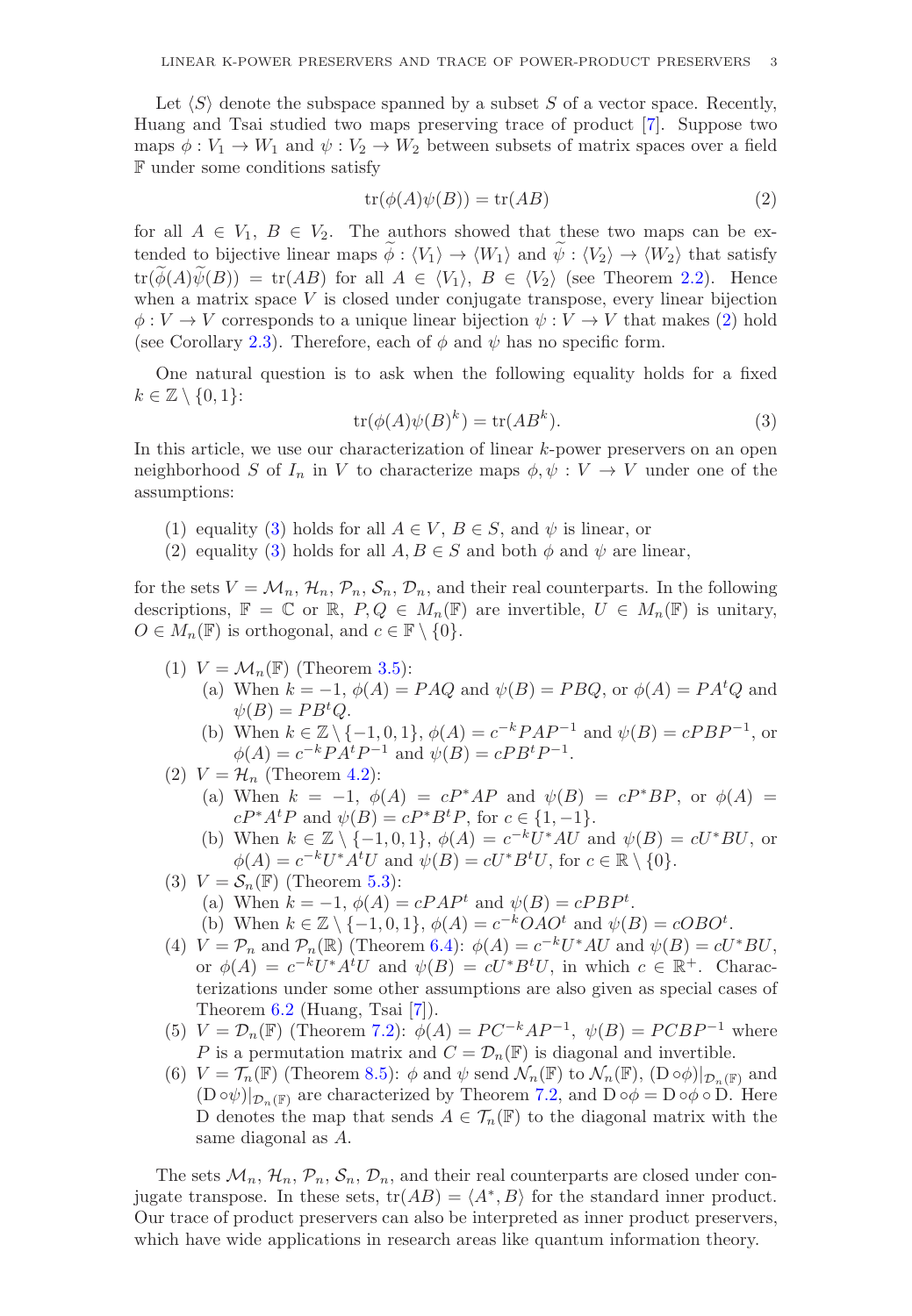### 2. Preliminary

2.1. Linear operators preserving powers. We show below that: given  $k \in \mathbb{Z}$  $\mathbb{Z} \setminus \{0,1\}$ , a unital linear map  $\psi: V \to W$  between matrix spaces preserving kpowers on a neighborhood of identity in V must preserve all integer powers. Let  $\mathbb{Z}_+$  (resp.  $\mathbb{Z}_-$ ) denote the set of all positive (resp. negative) integers.

<span id="page-3-0"></span>**Theorem 2.1.** Let  $\mathbb{F} = \mathbb{C}$  or  $\mathbb{R}$ . Let  $V \subseteq \mathcal{M}_p(\mathbb{F})$  and  $W \subseteq \mathcal{M}_q(\mathbb{F})$  be matrix *spaces. Fix*  $k \in \mathbb{Z} \setminus \{0, 1\}$ *.* 

(1) *Suppose the identity matrix*  $I_p \in V$  *and*  $A^k \in V$  *for all matrices* A *in an open neighborhood*  $S_V$  *of*  $I_p$  *in*  $V$  *consisting of invertible matrices. Then* 

$$
\{AB + BA : A, B \in V\} \subseteq V,\tag{4}
$$

$$
\{A^{-1} : A \in V \text{ is invertible}\} \subseteq V. \tag{5}
$$

*In particular,*

$$
\{A^r : A \in V\} \subseteq V, \qquad r \in \mathbb{Z}_+, \quad \text{and} \tag{6}
$$

$$
\{A^r : A \in V \text{ is invertible}\} \subseteq V, \qquad r \in \mathbb{Z}_-.
$$
 (7)

(2) Suppose  $I_p \in V$ ,  $I_q \in W$ , and  $A^k \in V$  for all matrices A in an open *neighborhood*  $S_V$  *of*  $I_p$  *in* V *consisting of invertible matrices. Suppose*  $\psi$  :  $V \rightarrow W$  *is a linear map that satisfies the following conditions:* 

<span id="page-3-1"></span>
$$
\psi(I_p) = I_q,\tag{8}
$$

$$
\psi(A^k) = \psi(A)^k, \quad A \in \mathcal{S}_V. \tag{9}
$$

*Then*

<span id="page-3-2"></span>
$$
\psi(AB + BA) = \psi(A)\psi(B) + \psi(B)\psi(A), \quad A, B \in V,
$$
\n(10)

$$
\psi(A^{-1}) = \psi(A)^{-1}, \quad invertible \ A \in V. \tag{11}
$$

*In particular,*

$$
\psi(A^r) = \psi(A)^r, \qquad A \in V, \ r \in \mathbb{Z}_+, \quad and \tag{12}
$$

$$
\psi(A^r) = \psi(A)^r, \qquad invertible \ A \in V, \ r \in \mathbb{Z}_-.
$$
 (13)

#### *Proof.* We prove the complex case. The real case is done similarly.

(1) For each  $A \in V \setminus \{0\}$ , there is  $\epsilon > 0$  such that  $I_p + xA \in \mathcal{S}_V$  for all  $x \in \mathbb{C}$ with  $|x| < \min\{\epsilon, \frac{1}{\|A\|}\}\$ . Thus

$$
(I_p + xA)^k = I_p + xkA + x^2 \frac{k(k-1)}{2} A^2 + \dots \in V.
$$
 (14)

The second derivative

$$
\left. \frac{d^2}{dx^2} (I_p + xA)^k \right|_{x=0} = k(k-1)A^2 \in V. \tag{15}
$$

Since  $k \notin \{0, 1\}$ , we have  $A^2 \in V$  for all  $A \in V$ . Therefore, for  $A, B \in V$ ,

$$
AB + BA = (A + B)^{2} - A^{2} - B^{2} \in V.
$$
 (16)

In particular,  $A \in V$  implies that  $A^r \in V$  for all  $r \in \mathbb{Z}_+$ .

Cayley-Hamilton theorem implies that every invertible matrix A satisfies that  $A^{-1} = f(A)$  for a certain polynomial  $f(x) \in \mathbb{F}[x]$ . Therefore,  $A^{-1} \in V$ , so that  $A^r \in V$  for all  $r \in \mathbb{Z}_-$ .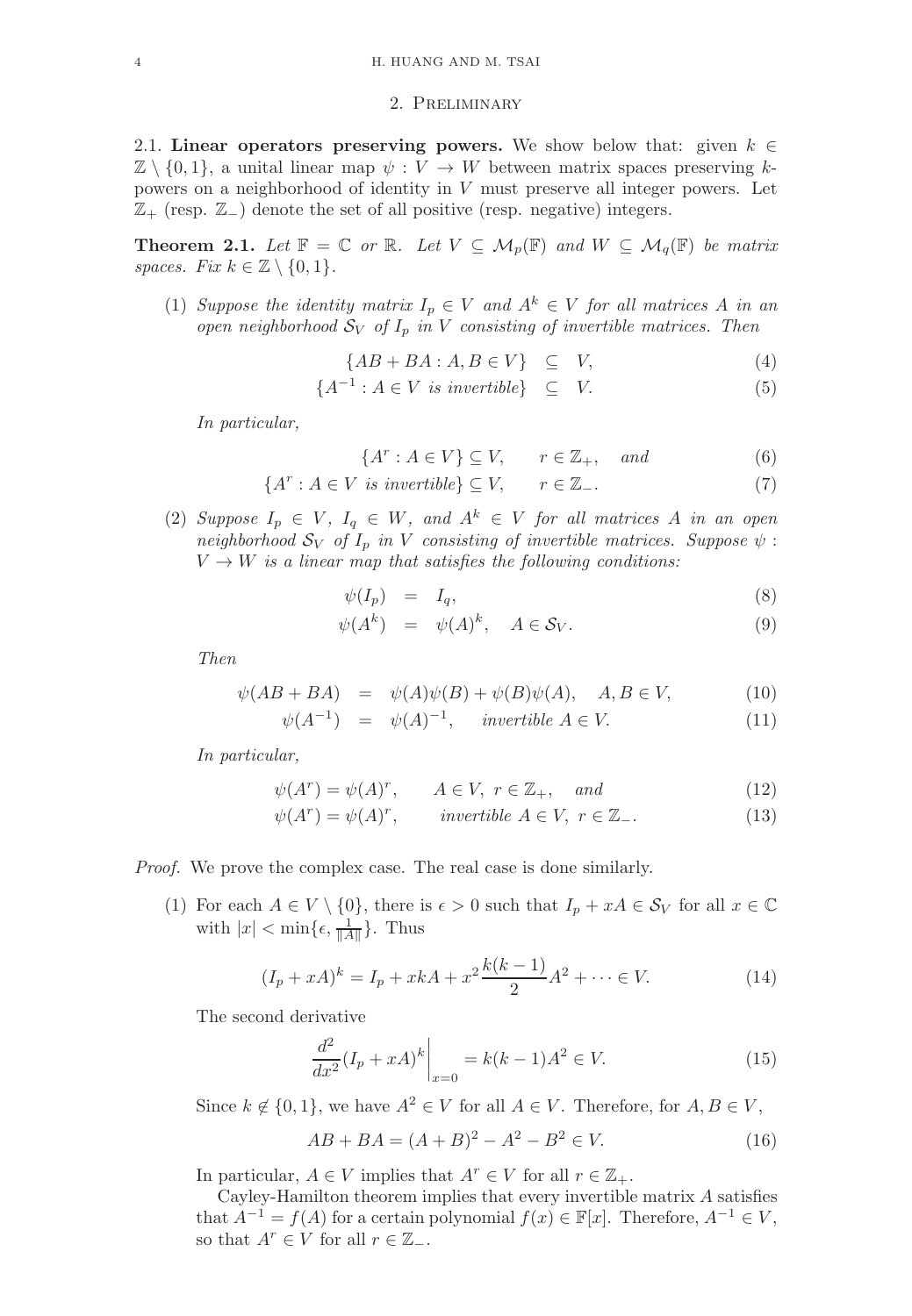(2) Now suppose [\(8\)](#page-3-1) and [\(9\)](#page-3-1) hold. The proof is proceeded similarly to the proof of part (1). For every  $A \in V$ , there is  $\epsilon > 0$  such that for all  $x \in \mathbb{C}$  with  $|x| < \min\{\epsilon, \frac{1}{\|A\|}, \frac{1}{\|\psi(A)\|}\},\$ 

<span id="page-4-2"></span>
$$
(\psi(I_p + xA))^k = I_q + xk\psi(A) + x^2 \frac{k(k-1)}{2} \psi(A)^2 + \dots \in W,
$$
 (17)

$$
\psi((I_p + xA)^k) = I_q + xk\psi(A) + x^2 \frac{k(k-1)}{2} \psi(A^2) + \dots \in W.
$$
 (18)

Since  $(17)$  and  $(18)$  equal, we have

$$
\psi(A)^2 = \psi(A^2), \quad A \in V. \tag{19}
$$

Therefore, for  $A, B \in V$ ,

$$
\psi((A+B)^2) = \psi(A+B)^2
$$
\n(20)

We get [\(10\)](#page-3-2):  $\psi(AB+BA) = \psi(A)\psi(B) + \psi(B)\psi(A)$ . In particular  $\psi(A^r) =$  $\psi(A)^r$  for all  $A \in V$  and  $r \in \mathbb{Z}_+$ .

Every invertible  $A \in V$  can be expressed as  $A^{-1} = f(A)$  for a certain polynomial  $f(x) \in \mathbb{F}[x]$ . Then  $\psi(A^{-1}) = \psi(f(A)) = f(\psi(A))$  is commuting with  $\psi(A)$ . Hence

$$
2\psi(A^{-1})\psi(A) = \psi(A^{-1})\psi(A) + \psi(A)\psi(A^{-1}) = \psi(A^{-1}A + AA^{-1}) = 2I_q.
$$
 (21)

We get 
$$
\psi(A^{-1}) = \psi(A)^{-1}
$$
. Therefore,  $\psi(A^r) = \psi(A)^r$  for all  $r \in \mathbb{Z}_-$ .  $\square$ 

Theorem [2.1](#page-3-0) is powerful in exploring k-power preservers in matrix spaces. Note that every  $k$ -power preserver is a  $k$ -potent preserver. Theorem [2.1](#page-3-0) can also be used to investigate k-potent preservers in matrix spaces.

2.2. Two maps preserving trace of product. We recall two results about two maps preserving trace of product in [\[7\]](#page-20-17). They are handy in proving linear bijectivity of maps preserving trace of products. Recall that if  $S$  is a subset of a vector space, then  $\langle S \rangle$  denotes the subspace spanned by S.

<span id="page-4-0"></span>**Theorem 2.2** (Huang, Tsai [\[7\]](#page-20-17)). Let  $\phi: V_1 \to W_1$  and  $\psi: V_2 \to W_2$  be two maps *between subsets of matrix spaces over a field* F *such that:*

- (1)  $\dim\langle V_1 \rangle = \dim\langle V_2 \rangle \ge \max\{\dim\langle W_1 \rangle, \dim\langle W_2 \rangle\}.$
- (2) AB are well-defined square matrices for  $(A, B) \in (V_1 \times V_2) \cup (W_1 \times W_2)$ .
- (3) If  $A \in \langle V_1 \rangle$  *satisfies that*  $tr(AB) = 0$  *for all*  $B \in \langle V_2 \rangle$ *, then*  $A = 0$ *.*
- (4)  $\phi$  *and*  $\psi$  *satisfy that*

$$
tr(\phi(A)\psi(B)) = tr(AB), \quad A \in V_1, B \in V_2.
$$
 (22)

*Then*  $\dim \langle V_1 \rangle = \dim \langle V_2 \rangle = \dim \langle W_1 \rangle = \dim \langle W_2 \rangle$  *and*  $\phi$  *and*  $\psi$  *can be extended to bijective linear map*  $\widetilde{\phi}: \langle V_1 \rangle \to \langle W_1 \rangle$  *and*  $\widetilde{\psi}: \langle V_2 \rangle \to \langle W_2 \rangle$ *, respectively, such that* 

$$
\operatorname{tr}(\phi(A)\psi(B)) = \operatorname{tr}(AB), \quad A \in \langle V_1 \rangle, \ B \in \langle V_2 \rangle. \tag{23}
$$

A subset V of  $\mathcal{M}_n$  is closed under conjugate transpose if  $\{A^* : A \in V\} \subseteq V$ . real or complex matrix space  $V$  is closed under conjugate transpose if and only if V equals the direct sum of its subspace of Hermitian matrices and its subspace of skew-Hermitian matrices.

<span id="page-4-1"></span>**Corollary 2.3** (Huang, Tsai [\[7\]](#page-20-17)). Let V be a subset of  $\mathcal{M}_n$  closed under conjugate *transpose. Suppose two maps*  $\phi, \psi : V \to V$  *satisfy that* 

<span id="page-4-3"></span>
$$
tr(\phi(A)\psi(B)) = tr(AB), \quad A, B \in V.
$$
 (24)

*Then*  $\phi$  *and*  $\psi$  *can be extended to linear bijections on*  $\langle V \rangle$ *. Moreover, when* V *is a vector space, every linear bijection*  $\phi: V \to V$  *corresponds to a unique linear*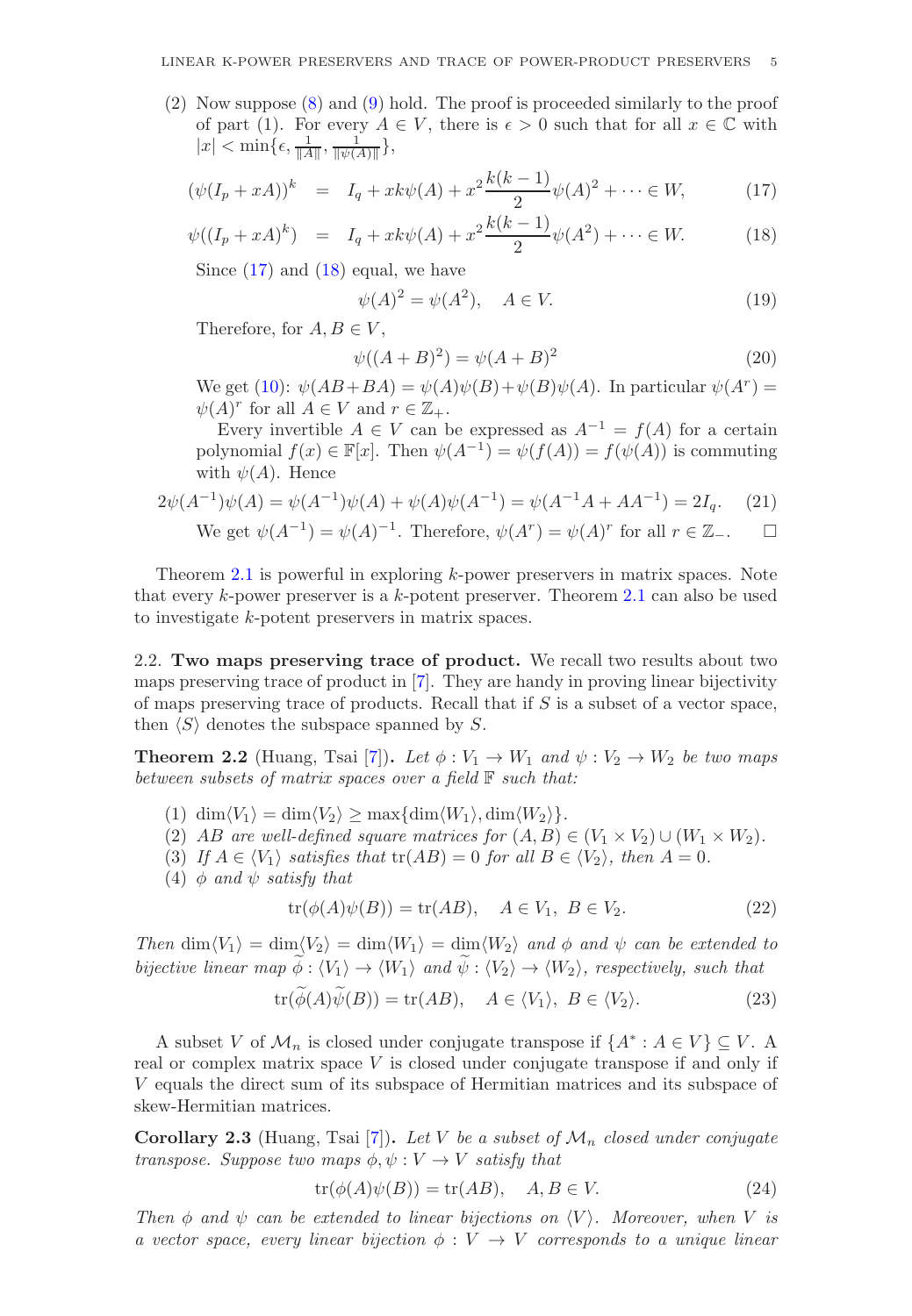*bijection*  $\psi: V \to V$  *such that* [\(24\)](#page-4-3) *holds. Explicitly, given an orthonormal basis*  $\{A_1, \ldots, A_\ell\}$  *of* V with respect to the inner product  $\langle A, B \rangle = \text{tr}(A^*B)$ ,  $\psi$  is defined  $by \psi(A_i) = B_i$  *in which*  $\{B_1, \ldots, B_\ell\}$  *is a basis of* V *with*  $\text{tr}(\phi(A_i^*)B_j) = \delta_{i,j}$  *for all*  $i, j \in \{1, \ldots, \ell\}.$ 

Corollary [2.3](#page-4-1) shows that when a matrix space  $V$  is closed under conjugate transpose, every linear bijection  $\phi: V \to V$  corresponds to a unique linear bijection  $\psi: V \to V$  that makes [\(24\)](#page-4-3) hold. The next natural thing is to determine  $\phi$  and  $\psi$ that satisfy  $tr(\phi(A)\psi(B)^k) = tr(AB^k)$  for a fixed  $k \in \mathbb{Z} \setminus \{0,1\}.$ 

From now on, we focus on the fields  $\mathbb{F} = \mathbb{C}$  or  $\mathbb{R}$ .

### 3. k-power linear preservers and trace of power-product preservers ON  $\mathcal{M}_n$  AND  $\mathcal{M}_n(\mathbb{R})$

3.1. k-power preservers on  $\mathcal{M}_n$  and  $\mathcal{M}_n(\mathbb{R})$ . Chan and Lim described the linear k-power preservers on  $\mathcal{M}_n$  and  $\mathcal{M}_n(\mathbb{R})$  for  $k \geq 2$  in [\[5,](#page-20-4) Theorem 1] as follows.

<span id="page-5-0"></span>**Theorem 3.1.** *(Chan, Lim* [\[5\]](#page-20-4)*) Let an integer*  $k \geq 2$ *. Let*  $\mathbb{F}$  *be a field with* char( $\mathbb{F}$ ) = 0 *or* char( $\mathbb{F}$ ) > k. Suppose that  $\psi : \mathcal{M}_n(\mathbb{F}) \to \mathcal{M}_n(\mathbb{F})$  is a nonzero linear operator *such that*  $\psi(A^k) = \psi(A)^k$  *for all*  $A \in \mathcal{M}_n(\mathbb{F})$ *. Then there exist*  $\lambda \in \mathbb{F}$  *with*  $\lambda^{k-1} = 1$ *and an invertible matrix*  $P \in \mathcal{M}_n(\mathbb{F})$  *such that* 

<span id="page-5-2"></span>
$$
\psi(A) = \lambda P A P^{-1}, \qquad A \in \mathcal{M}_n(\mathbb{F}), \quad or \tag{25}
$$

$$
\psi(A) = \lambda P A^t P^{-1}, \qquad A \in \mathcal{M}_n(\mathbb{F}).
$$
\n(26)

[\(25\)](#page-5-2) and [\(26\)](#page-5-2) need not hold if  $\psi$  is zero or is a map on a subspace of  $\mathcal{M}_n(\mathbb{F})$ . The following are two examples. Another example can be found in maps on  $\mathcal{D}_n(\mathbb{F})$ (Theorem [7.1\)](#page-17-0).

**Example 3.2.** The zero map  $\psi(A) \equiv 0$  clearly satisfies  $\psi(A^k) = \psi(A)^k$  for all  $A \in \mathcal{M}_n$  *but they are not of the form* [\(25\)](#page-5-2) *or* [\(26\)](#page-5-2)*.* 

**Example 3.3.** Let  $n = k + m$ ,  $k, m \geq 2$ , and consider the operator  $\psi$  on the  $subspace W = M_k \oplus M_m$  of  $M_n$  defined by  $\psi(A \oplus B) = A \oplus B^t$  for  $A \in M_k$  and  $B \in \mathcal{M}_m$ . Then  $\psi(A^k) = \psi(A)^k$  for all  $A \in W$  and  $k \in \mathbb{Z}_+$ , but  $\psi$  is not of the *form* [\(25\)](#page-5-2) *or* [\(26\)](#page-5-2)*.*

We now generalize Theorem [3.1](#page-5-0) to include negative integers  $k$  and to assume the k-power preserving condition  $\psi(A^k) = \psi(A)^k$  only on matrices nearby the identity.

<span id="page-5-1"></span>**Theorem 3.4.** Let  $\mathbb{F} = \mathbb{C}$  or  $\mathbb{R}$ . Let an integer  $k \in \mathbb{Z} \setminus \{0,1\}$ . Suppose that  $\psi: \mathcal{M}_n(\mathbb{F}) \to \mathcal{M}_n(\mathbb{F})$  *is a nonzero linear map such that*  $\psi(A^k) = \psi(A)^k$  *for all A in an open neighborhood of*  $I_n$  *consisting of invertible matrices. Then there exist*  $\lambda \in \mathbb{F}$  with  $\lambda^{k-1} = 1$  and an invertible matrix  $P \in \mathcal{M}_n(\mathbb{F})$  such that

<span id="page-5-3"></span>
$$
\psi(A) = \lambda P A P^{-1}, \qquad A \in \mathcal{M}_n(\mathbb{F}), \quad or \tag{27}
$$

$$
\psi(A) = \lambda P A^t P^{-1}, \qquad A \in \mathcal{M}_n(\mathbb{F}).
$$
\n(28)

*Proof.* We prove for the case  $\mathbb{F} = \mathbb{C}$ . The case  $\mathbb{F} = \mathbb{R}$  can be done similarly. Obviously,  $\psi(I_n) = \psi(I_n^k) = \psi(I_n)^k$ .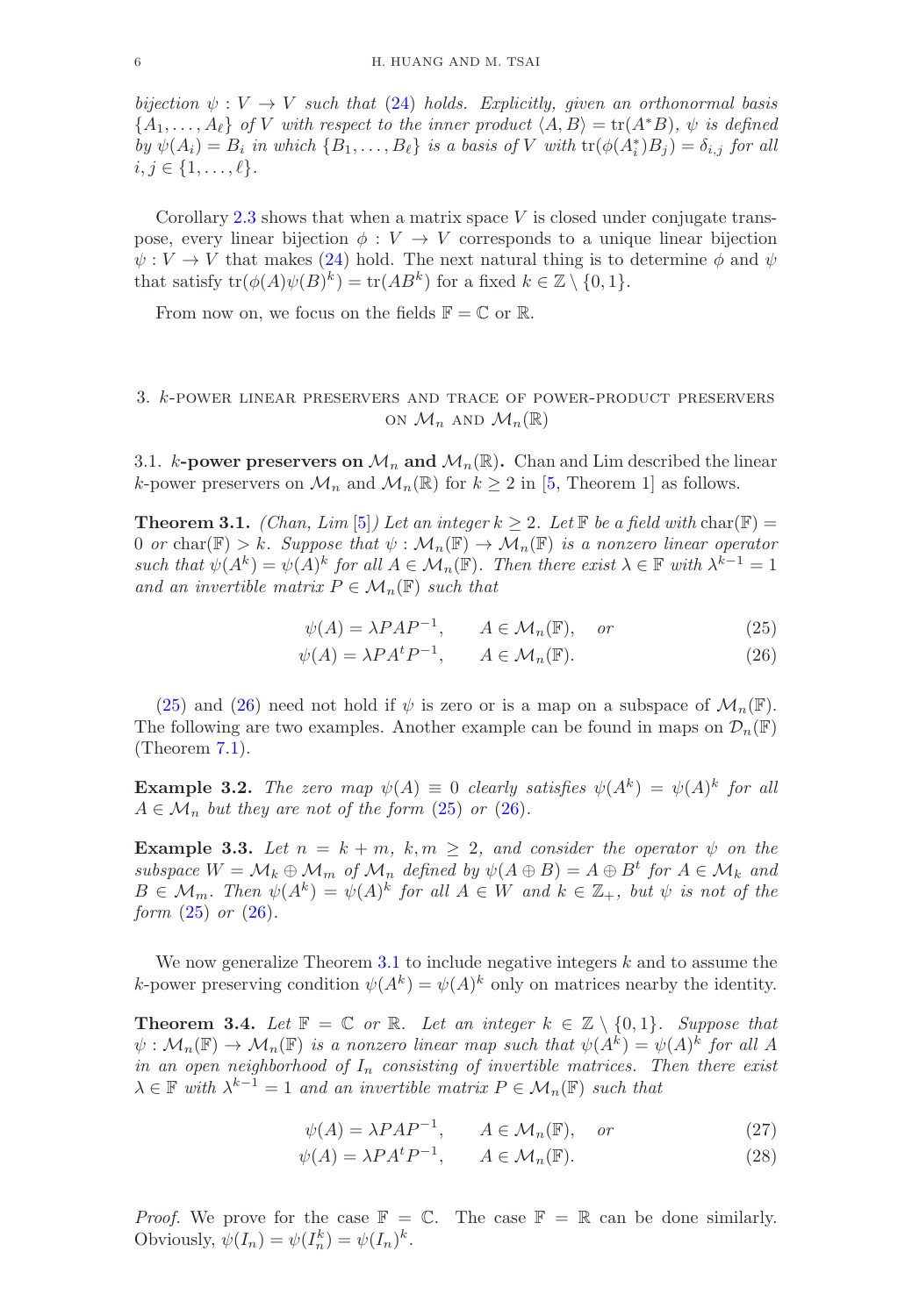(1) First suppose  $k \geq 2$ . For each  $A \in \mathcal{M}_n$ , there exists  $\epsilon > 0$  such that for all  $x \in \mathbb{C}$  with  $|x| < \epsilon$ , the following two power series converge and equal:

<span id="page-6-1"></span>
$$
(\psi(I_n + xA))^k = \psi(I_n) + x \left( \sum_{i=0}^{k-1} \psi(I_n)^i \psi(A) \psi(I_n)^{k-1-i} \right)
$$
  
+ 
$$
+ x^2 \left( \sum_{i=0}^{k-2} \sum_{j=0}^{k-2-i} \psi(I_n)^i \psi(A) \psi(I_n)^j \psi(A) \psi(I_n)^{k-2-i-j} \right) + \cdots (29)
$$

$$
\psi((I_n + xA)^k) = \psi(I_n) + xk\psi(A) + x^2 \frac{k(k-1)}{2} \psi(A^2) + \cdots
$$
\n(30)

Equating degree one terms above, we get

<span id="page-6-0"></span>
$$
k\psi(A) = \sum_{i=0}^{k-1} \psi(I_n)^i \psi(A) \psi(I_n)^{k-1-i}.
$$
 (31)

Applying [\(31\)](#page-6-0), we have

$$
k\psi(I_n)\psi(A) - k\psi(A)\psi(I_n) = \psi(I_n)^k\psi(A) - \psi(A)\psi(I_n)^k = \psi(I_n)\psi(A) - \psi(A)\psi(I_n).
$$
\n(32)

Hence  $\psi(I_n)\psi(A) = \psi(A)\psi(I_n)$  for  $A \in \mathcal{M}_n$ , that is,  $\psi(I_n)$  commutes with the range of  $\psi$ .

Now equating degree two terms of [\(29\)](#page-6-1) and [\(30\)](#page-6-1) and taking into account that  $k \notin \{0,1\}$ , we have

<span id="page-6-3"></span>
$$
\psi(I_n)^{k-2}\psi(A)^2 = \psi(A^2). \tag{33}
$$

Define  $\psi_1(A) = \psi(I_n)^{k-2} \psi(A)$  for  $A \in \mathcal{M}_n$ . Then  $\psi_1(A^2) = (\psi_1(A))^2$ for all  $A \in \mathcal{M}_n$ . [\(31\)](#page-6-0) and the assumption that  $\psi$  is nonzero imply that  $\psi(I_n) \neq 0$ . So  $\psi_1(I_n)\psi(I_n) = \psi(I_n)^k = \psi(I_n) \neq 0$ . Thus  $\psi_1(I_n) \neq 0$  and  $\psi_1$  is nonzero. By Theorem [3.1,](#page-5-0) there exists an invertible  $P \in \mathcal{M}_n$  such that  $\psi_1(A) = PAP^{-1}$  for  $A \in \mathcal{M}_n$  or  $\psi_1(A) = P A^t P^{-1}$  for  $A \in \mathcal{M}_n$ . Moreover,  $\psi(I_n)$  commutes with all  $\psi_1(A)$ , so that  $\psi(I_n) = \lambda I_n$  for a  $\lambda \in \mathbb{C}$ . By  $I_n = \psi_1(I_n) = \psi(I_n)^{k-1}$ , we get  $\lambda^{k-1} = 1$ . Therefore,  $\psi(A) = \lambda \psi_1(A)$ . We get  $(27)$  and  $(28)$ .

(2) Next Suppose  $k < 0$ . For every  $A \in \mathcal{M}_n$ , the power series expansions of  $(\psi(I_n+xA))^{-k}$  and  $\psi((I_n+xA)^k)^{-1}$  are equal when |x| is sufficiently small:

<span id="page-6-2"></span>
$$
(\psi(I_n + xA))^{-k} = \psi(I_n)^{-1} + x \left( \sum_{i=0}^{-k-1} \psi(I_n)^i \psi(A) \psi(I_n)^{-k-1-i} \right) + \cdots \quad (34)
$$

$$
\psi((I_n + xA)^k)^{-1} = \psi(I_n)^{-1} - xk\psi(I_n)^{-1}\psi(A)\psi(I_n)^{-1} + \cdots
$$
\n(35)

Equating degree one terms of  $(34)$  and  $(35)$ , we get

$$
- k\psi(I_n)^{-1}\psi(A)\psi(I_n)^{-1} = \sum_{i=0}^{-k-1} \psi(I_n)^i\psi(A)\psi(I_n)^{-k-1-i}.
$$
 (36)

Therefore,

$$
-k(\psi(A)\psi(I_n)^{-1} - \psi(I_n)^{-1}\psi(A))
$$
  
=  $\psi(I_n) \left( \sum_{i=0}^{-k-1} \psi(I_n)^i \psi(A) \psi(I_n)^{-k-1-i} \right) - \left( \sum_{i=0}^{-k-1} \psi(I_n)^i \psi(A) \psi(I_n)^{-k-1-i} \right) \psi(I_n)$   
=  $\psi(I_n)^{-k} \psi(A) - \psi(A) \psi(I_n)^{-k} = \psi(I_n)^{-1} \psi(A) - \psi(A) \psi(I_n)^{-1}.$  (37)

We get  $\psi(I_n)^{-1}\psi(A) = \psi(A)\psi(I_n)^{-1}$  for  $A \in \mathcal{M}_n$ . So  $\psi(I_n)^{-1}$  and  $\psi(I_n)$ commute with the range of  $\psi$ . The following power series are equal for every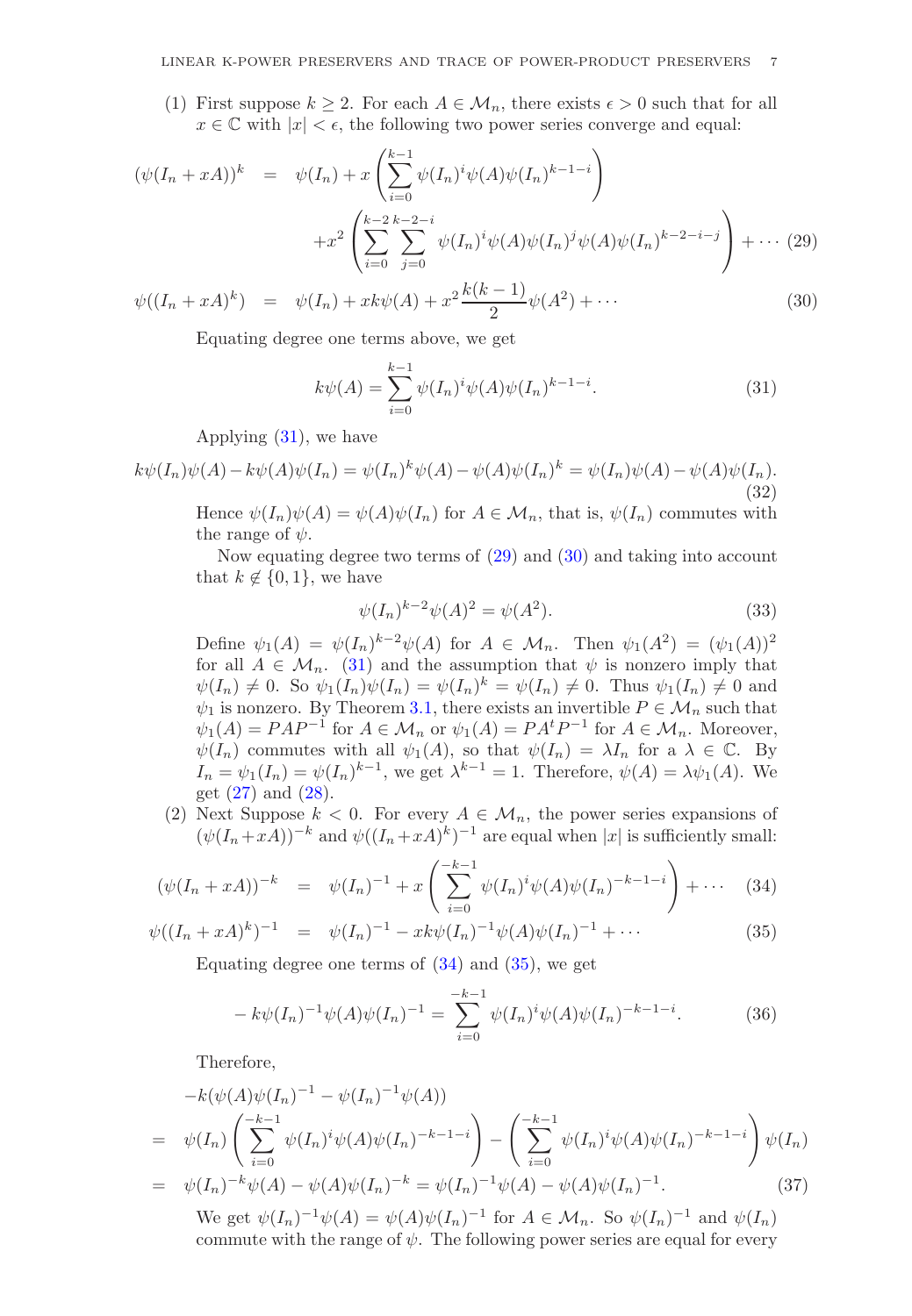$A \in \mathcal{M}_n$  when |x| is sufficiently small:

<span id="page-7-1"></span>
$$
(\psi(I_n + xA))^k = \psi(I_n) + xk\psi(I_n)^{k-1}\psi(A) + x^2\frac{k(k-1)}{2}\psi(I_n)^{k-2}\psi(A)^2 + \cdot (38)
$$

$$
\psi((I_n + xA)^k) = \psi(I_n) + xk\psi(A) + x^2 \frac{k(k-1)}{2} \psi(A^2) + \cdots
$$
\n(39)

Equating degree two terms of [\(38\)](#page-7-1) and [\(39\)](#page-7-1), we get  $\psi(I_n)^{k-2}\psi(A)^2 =$  $\psi(A^2)$ . Let  $\psi_1(A) := \psi(I_n)^{k-2} \psi(A) = \psi(I_n)^{-1} \psi(A)$ . Then  $\psi_1(A)^2 =$  $\psi_1(A^2)$  and  $\psi_1$  is nonzero. Using Theorem [3.1,](#page-5-0) we can get [\(27\)](#page-5-3) and [\(28\)](#page-5-3).  $\Box$ 

3.2. Trace of power-product preserers on  $\mathcal{M}_n$  and  $\mathcal{M}_n(\mathbb{R})$ . Corollary [2.3](#page-4-1) shows that every linear bijection  $\phi : \mathcal{M}_n(\mathbb{F}) \to \mathcal{M}_n(\mathbb{F})$  corresponds to another linear bijection  $\psi : \mathcal{M}_n(\mathbb{F}) \to \mathcal{M}_n(\mathbb{F})$  such that  $tr(\phi(A)\psi(B)) = tr(AB)$  for all  $A, B \in$  $\mathcal{M}_n(\mathbb{F})$ . When  $m \geq 3$ , maps  $\phi_1, \dots, \phi_m$  on  $\mathcal{M}_n(\mathbb{F})$  that satisfy  $\text{tr}(\phi_1(A_1) \dots \phi_m(A_m)) =$  $\text{tr}(A_1 \cdots A_m)$  for  $A_1, \ldots, A_m \in \mathcal{M}_n(\mathbb{F})$  are determined in [\[7\]](#page-20-17).

If two maps on  $\mathcal{M}_n(\mathbb{F})$  satisfy the following trace condition about k-powers, then they have specific forms.

<span id="page-7-0"></span>**Theorem 3.5.** Let  $\mathbb{F} = \mathbb{C}$  or  $\mathbb{R}$ . Let  $k \in \mathbb{Z} \setminus \{0,1\}$ . Let S be an open neighborhood *of*  $I_n$  *consisting of invertible matrices. Then two maps*  $\phi, \psi : \mathcal{M}_n(\mathbb{F}) \to \mathcal{M}_n(\mathbb{F})$ *satisfy that*

<span id="page-7-2"></span>
$$
tr(\phi(A)\psi(B)^k) = tr(AB^k),\tag{40}
$$

- (1) *for all*  $A \in \mathcal{M}_n(\mathbb{F})$ ,  $B \in S$ , and  $\psi$  *is linear, or*
- (2) *for all*  $A, B \in S$  *and both*  $\phi$  *and*  $\psi$  *are linear,*

*if and only if*  $\phi$  *and*  $\psi$  *take the following forms:* 

(a) *When*  $k = -1$ *, there exist invertible matrices*  $P, Q \in \mathcal{M}_n(\mathbb{F})$  *such that* 

<span id="page-7-4"></span>
$$
\begin{cases}\n\phi(A) = PAQ & or \quad \begin{cases}\n\phi(A) = PA^tQ \\
\psi(B) = PBQ\n\end{cases} & A, B \in \mathcal{M}_n(\mathbb{F}).\n\end{cases}
$$
\n(41)

(b) When  $k \in \mathbb{Z} \setminus \{-1, 0, 1\}$ , there exist  $c \in \mathbb{F} \setminus \{0\}$  and an invertible matrix  $P \in \mathcal{M}_n(\mathbb{F})$  *such that* 

<span id="page-7-3"></span>
$$
\begin{cases}\n\phi(A) = c^{-k} P A P^{-1} & or \begin{cases}\n\phi(A) = c^{-k} P A^t P^{-1} \\
\psi(B) = c P B P^{-1}\n\end{cases} & A, B \in \mathcal{M}_n(\mathbb{F}).\n\end{cases}
$$
\n(42)

*Proof.* We prove the case  $\mathbb{F} = \mathbb{C}$ ; the case  $\mathbb{F} = \mathbb{R}$  can be done similarly.

Suppose assumption (2) holds. Then for every  $A \in \mathcal{M}_n(\mathbb{F})$ , there exists  $c \in \mathbb{F}\backslash\{0\}$ such that  $I_n - cA \in S$ , so that for all  $B \in S$ :

$$
\text{tr}(B^k) = \text{tr}((\phi(I_n - cA) + c\phi(A))\psi(B)^k) = \text{tr}((I_n - cA)B^k) + c\,\text{tr}(\phi(A)\psi(B)^k). \tag{43}
$$

Thus  $tr(\phi(A)\psi(B)^k) = tr(AB^k)$  for  $A \in \mathcal{M}_n(\mathbb{F})$  and  $B \in S$ , which leads to assumption (1).

Now we prove the theorem under assumption (1), that is, [\(40\)](#page-7-2) holds for all  $A \in \mathcal{M}_n(\mathbb{F})$  and  $B \in S$ , and  $\psi$  is linear. Only the necessary part is needed to prove.

Let  $S' = \{B \in \overline{\mathcal{P}_n} : B^{1/k} \in S\}$ , which is an open neighborhood of  $I_n$  in  $\overline{\mathcal{P}_n}$ . Define  $\psi: S' \to \mathcal{M}_n$  such that  $\psi(B) = \psi(B^{1/k})^k$ . Then [\(40\)](#page-7-2) implies that

$$
\operatorname{tr}(\phi(A)\widetilde{\psi}(B)) = \operatorname{tr}(\phi(A)\psi(B^{1/k})^k) = \operatorname{tr}(AB), \quad A \in \mathcal{M}_n, B \in S'. \tag{44}
$$

The complex span of S' is  $\mathcal{M}_n$ . By Theorem [2.2,](#page-4-0)  $\phi$  is bijective linear, and  $\psi$  can be extended to a linear bijection on  $\mathcal{M}_n$ .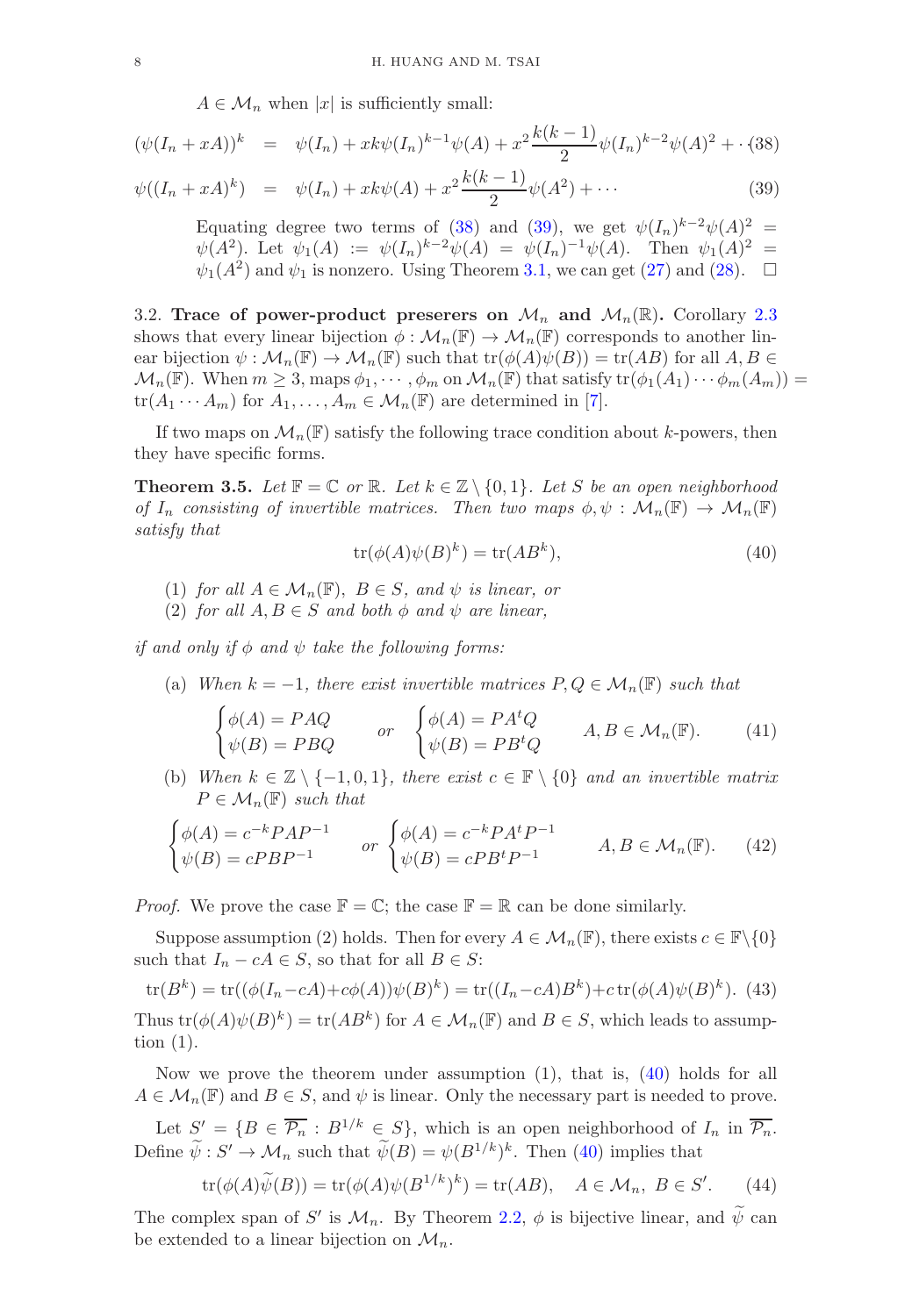The linearity of  $\psi$  and [\(40\)](#page-7-2) imply that for every  $B \in \mathcal{M}_n$ , there exists  $\epsilon > 0$  such that  $I_n + xB \in S$  and the power series of  $(I_n + xB)^k$  converges whenever  $|x| < \epsilon$ . Then

<span id="page-8-0"></span>
$$
\operatorname{tr}\left(\phi(A)(\psi(I_n) + x\psi(B))^k\right) = \operatorname{tr}(A(I_n + xB)^k), \quad A \in \mathcal{M}_n, \ |x| < \epsilon. \tag{45}
$$

(1) First suppose  $k \geq 2$ . Equating degree one terms and degree  $(k-1)$  terms on both sides of [\(45\)](#page-8-0) respectively, we get the following identities for  $A, B \in$  $\mathcal{M}_n$ :

<span id="page-8-1"></span>
$$
\operatorname{tr}\left(\phi(A)\left(\sum_{i=0}^{k-1}\psi(I_n)^{k-1-i}\psi(B)\psi(I_n)^i\right)\right) = \operatorname{tr}(kAB),\tag{46}
$$

$$
\operatorname{tr}\left(\phi(A)\left(\sum_{i=0}^{k-1}\psi(B)^i\psi(I_n)\psi(B)^{k-1-i}\right)\right) = \operatorname{tr}(kAB^{k-1}).\tag{47}
$$

Let  $\{C_i : i = 1, \ldots, n^2\}$  be a basis of projection matrices (i.e.  $C_i^2 = C_i$ ) in  $\mathcal{M}_n$ . For example, we may choose the following basis of rank 1 projections:

<span id="page-8-3"></span>
$$
\{E_{ii} : 1 \le i \le n\} \cup \left\{\frac{1}{\sqrt{2}}(E_{ii} + E_{jj} + \delta E_{ij} + \bar{\delta} E_{ji}) : 1 \le i < j \le n, \delta \in \{1, i\}\right\}.
$$
\n(48)

By [\(40\)](#page-7-2) and [\(47\)](#page-8-1), for  $A \in M_n$  and  $i = 1, ..., n^2$ ,

$$
\operatorname{tr}(k\phi(A)\psi(C_i)^k) = \operatorname{tr}(kAC_i) = \operatorname{tr}\left(\phi(A)\left(\sum_{j=0}^{k-1} \psi(C_i)^j \psi(I_n)\psi(C_i)^{k-1-j}\right)\right). \tag{49}
$$

By the bijectivity of  $\phi$ ,

$$
k\psi(C_i)^k = \sum_{j=0}^{k-1} \psi(C_i)^j \psi(I) \psi(C_i)^{k-1-j}.
$$
 (50)

Therefore, for  $i = 1, \ldots, n^2$ ,

<span id="page-8-2"></span>
$$
0 = \psi(C_i) \left( \sum_{j=0}^{k-1} \psi(C_i)^j \psi(I_n) \psi(C_i)^{k-1-j} \right) - \left( \sum_{j=0}^{k-1} \psi(C_i)^j \psi(I_n) \psi(C_i)^{k-1-j} \right) \psi(C_i)
$$
  
=  $\psi(C_i)^k \psi(I_n) - \psi(I_n) \psi(C_i)^k.$  (51)

Since

$$
\text{tr}(A\psi(C_i)^k) = \text{tr}(\phi^{-1}(A)C_i^k) = \text{tr}(\phi^{-1}(A)C_i), \quad A \in \mathcal{M}_n, \ i = 1, \dots, n^2, \quad (52)
$$

the only matrix  $A \in \mathcal{M}_n$  such that  $tr(A\psi(C_i)^k) = 0$  for all  $i \in \{1, \ldots, n^2\}$  is the zero matrix. So  $\{\psi(C_i)^k : i = 1, ..., n^2\}$  is a basis of  $\mathcal{M}_n$ . [\(51\)](#page-8-2) implies that  $\psi(I_n) = cI_n$  for certain  $c \in \mathbb{C} \setminus \{0\}.$ 

[\(46\)](#page-8-1) shows that

$$
c^{k-1}\operatorname{tr}(\phi(A)\psi(B)) = \operatorname{tr}(AB), \quad A, B \in \mathcal{M}_n. \tag{53}
$$

Therefore,

$$
c^{k-1}\operatorname{tr}(\phi(A)\psi(B^k)) = \operatorname{tr}(AB^k) = \operatorname{tr}(\phi(A)\psi(B)^k), \quad A \in \mathcal{M}_n, B \in S. \tag{54}
$$

The bijectivity of  $\phi$  shows that  $c^{k-1}\psi(B^k) = \psi(B)^k$  for  $B \in S$ , that is,

$$
c^{-1}\psi(B^k) = [c^{-1}\psi(B)]^k, \quad B \in S.
$$
 (55)

Notice that  $c^{-1}\psi(I_n) = I_n$ . By Theorem [3.4,](#page-5-1) there is an invertible  $P \in \mathcal{M}_n$ such that  $\psi$  is of the form  $\psi(B) = cPBP^{-1}$  or  $\psi(B) = cPB^tP^{-1}$  for  $B \in \mathcal{M}_n$ . Consequently, we get [\(42\)](#page-7-3).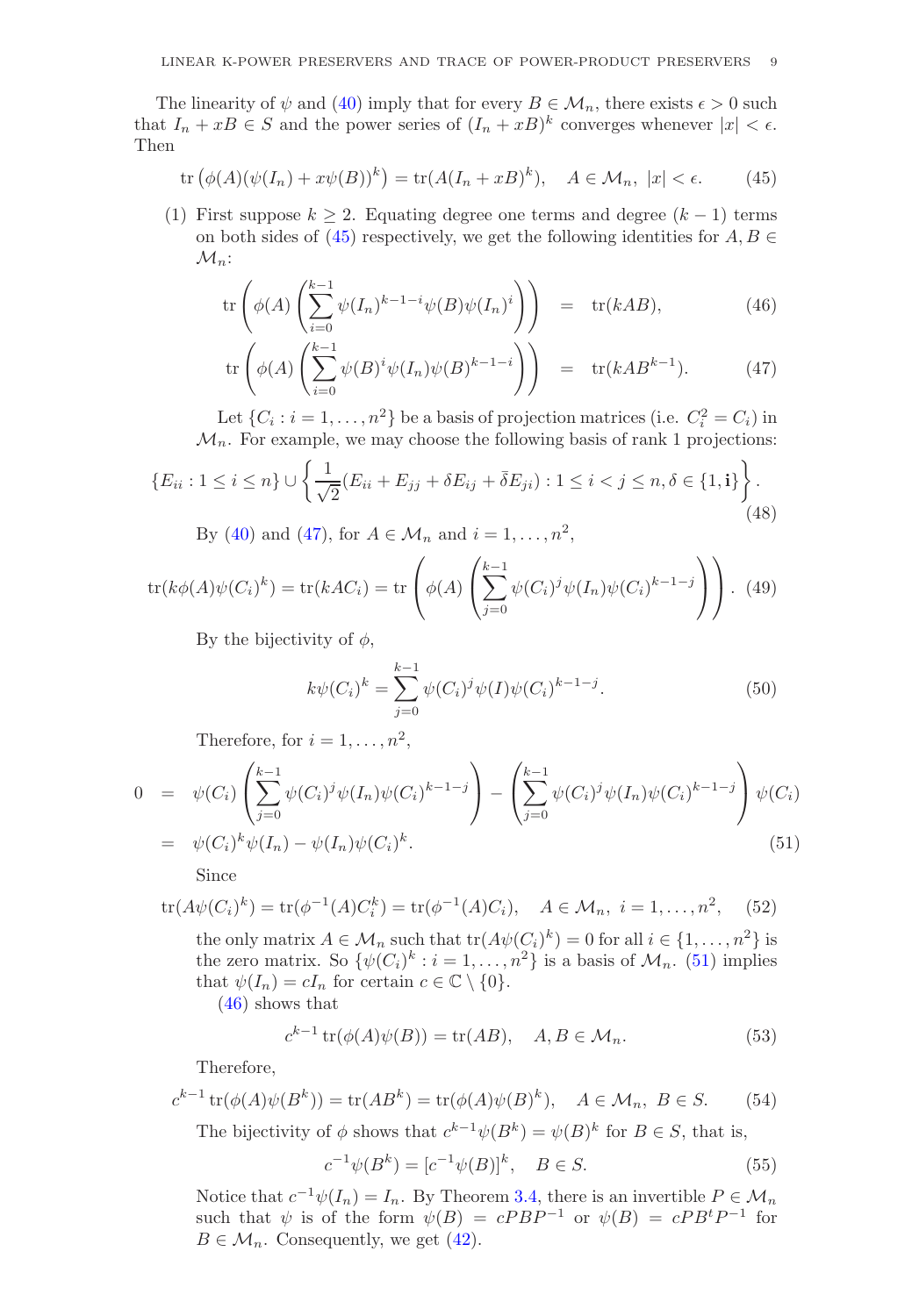(2) Now suppose  $k < 0$ . Then  $\psi(I_n)$  is invertible. For every  $B \in \mathcal{M}_n$  and sufficiently small  $x$ , we have the power series expansion:

<span id="page-9-0"></span>
$$
(\psi(I_n) + x\psi(B))^k
$$
  
\n
$$
= [(I_n + x\psi(I_n)^{-1}\psi(B))^{-1}\psi(I_n)^{-1}]^{|k|}
$$
  
\n
$$
= [(I_n - x\psi(I_n)^{-1}\psi(B) + x^2\psi(I_n)^{-1}\psi(B)\psi(I_n)^{-1}\psi(B) + \cdots)\psi(I_n)^{-1}]^{|k|}
$$
  
\n
$$
= \psi(I_n)^k - x\left(\sum_{i=1}^{|k|} \psi(I_n)^{-i}\psi(B)\psi(I_n)^{k-1+i}\right)
$$
  
\n
$$
+ x^2 \left(\sum_{i=1}^{|k|} \sum_{j=1}^{|k|+1-i} \psi(I_n)^{-i}\psi(B)\psi(I_n)^{-j}\psi(B)\psi(I_n)^{k-2+i+j}\right) + \cdots
$$
(56)

Equating degree one terms and degree two terms of [\(45\)](#page-8-0) respectively and using [\(56\)](#page-9-0), we get the following identities for  $A, B \in \mathcal{M}_n$ :

<span id="page-9-1"></span>
$$
\operatorname{tr}\left(\phi(A)\left(\sum_{i=1}^{|k|}\psi(I_n)^{-i}\psi(B)\psi(I_n)^{k-1+i}\right)\right) = \operatorname{tr}(|k|AB),\tag{57}
$$

$$
\operatorname{tr}\left(\phi(A)\left(\sum_{i=1}^{|k|} \sum_{j=1}^{|k|+1-i} \psi(I_n)^{-i} \psi(B) \psi(I_n)^{-j} \psi(B) \psi(I_n)^{k-2+i+j}\right)\right) = \operatorname{tr}\left(\frac{k(k-1)}{2} AB^2\right). (58)
$$

 $(57)$  and  $(40)$  imply that

<span id="page-9-4"></span>
$$
\sum_{i=1}^{|k|} \psi(I_n)^{-i} \psi(B^k) \psi(I_n)^{k-1+i} = |k| \psi(B)^k, \quad B \in S.
$$
 (59)

Let  $F_r(B)$  denote the degree r coefficient in the power series of  $(\psi(I_n) +$  $x\psi(B))^k$ . Then [\(57\)](#page-9-1) and [\(58\)](#page-9-1) show that:

<span id="page-9-2"></span>
$$
\frac{k-1}{2}F_1(B^2) = F_2(B), \quad B \in \mathcal{M}_n.
$$
 (60)

Denote  $\psi_1(B) := \psi(B)\psi(I_n)^{-1}$ . We discuss the cases  $k = -1$  and  $k \neq$ −1.

(a) When  $k = -1$ , [\(60\)](#page-9-2) leads to

<span id="page-9-5"></span>
$$
\psi(B^2) = \psi(B)\psi(I_n)^{-1}\psi(B), \quad B \in \mathcal{M}_n.
$$
\n(61)

So  $\psi_1(B^2) = \psi_1(B)^2$  for  $B \in \mathcal{M}_n$ . Note that  $\psi_1(I_n) = I_n$ . By Theorem [3.4,](#page-5-1) there exists an invertible  $P \in \mathcal{M}_n$  such that  $\psi_1(B) =$  $PBP^{-1}$  or  $\psi_1(B) = PB^tP^{-1}$  for  $B \in \mathcal{M}_n$ . Let  $Q := P^{-1}\psi(I_n)$ . Then Q is invertible, and  $\psi(B) = P B Q$  or  $\psi(B) = P B^t Q$  for  $B \in \mathcal{M}_n$ . Using  $(40)$ , we get  $(41)$ .

(b) Suppose the integer  $k < -1$ . Then [\(60\)](#page-9-2) implies that

$$
\frac{k-1}{2}(\psi(I_n)^{-1}F_1(B^2) - F_2(B^2)\psi(I_n)^{-1}) = \psi(I_n)^{-1}F_2(B) - F_2(B)\psi(I_n)^{-1}, \tag{62}
$$

which gives

$$
\frac{1-k}{2} \left( \psi(I_n)^k \psi(B^2) - \psi(B^2) \psi(I_n)^k \right)
$$
  
=  $\psi(I_n)^k \psi(B) \psi(I_n)^{-1} \psi(B) - \psi(B) \psi(I_n)^{-1} \psi(B) \psi(I_n)^k.$  (63)

In other words, for  $B \in \mathcal{M}_n$ :

<span id="page-9-3"></span>
$$
\psi(I_n)^k \left(\frac{1-k}{2}\psi_1(B^2) - \psi_1(B)^2\right) = \left(\frac{1-k}{2}\psi_1(B^2) - \psi_1(B)^2\right)\psi(I_n)^k. \tag{64}
$$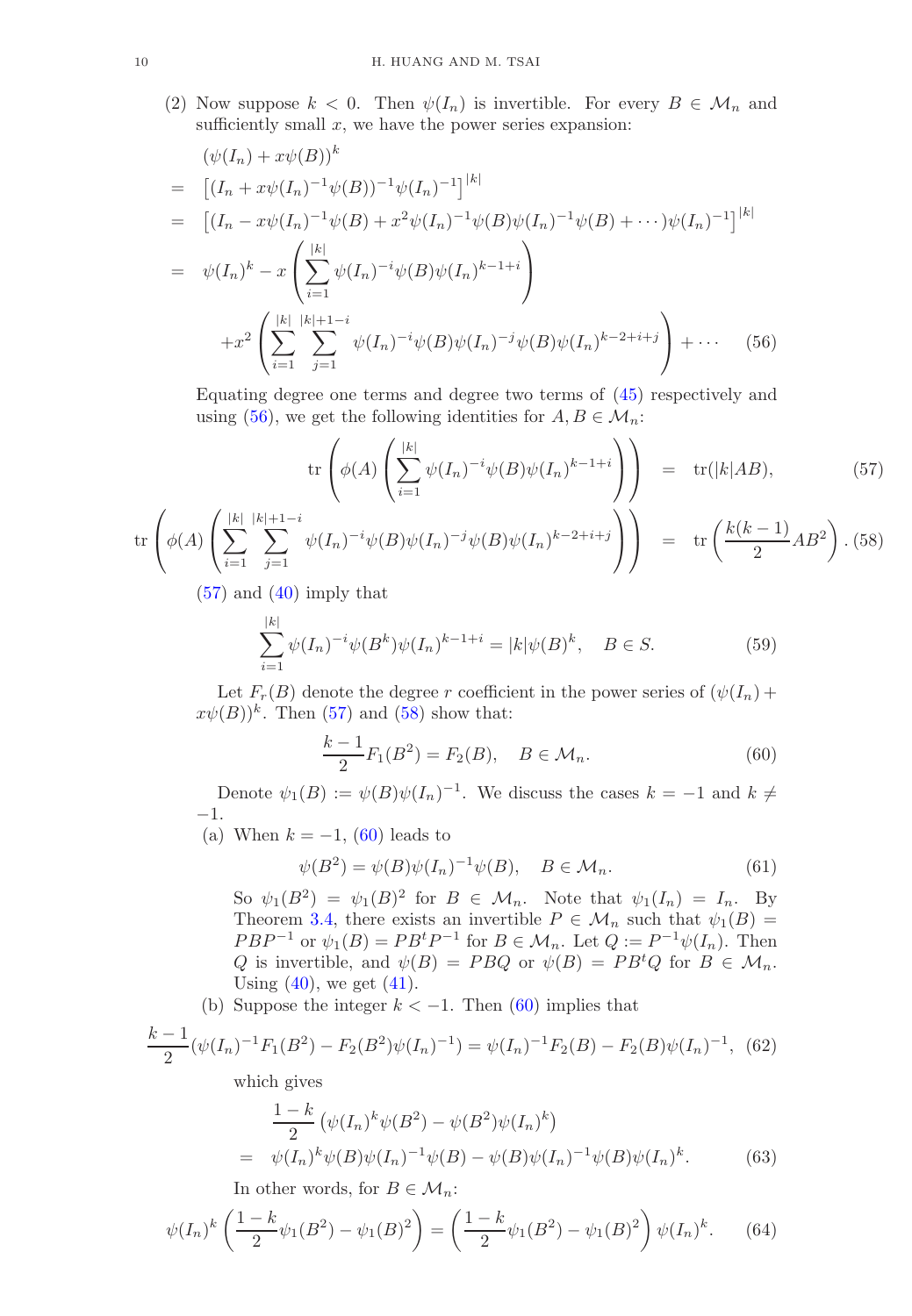Let  $B = I_n + xE$  for an arbitrary matrix  $E \in \mathcal{M}_n$ . Then [\(64\)](#page-9-3) becomes

$$
\psi(I_n)^k \left[ x(-1-k)\psi_1(E) + x^2 \left( \frac{1-k}{2} \psi_1(E^2) - \psi_1(E)^2 \right) \right]
$$
  
= 
$$
\left[ x(-1-k)\psi_1(E) + x^2 \left( \frac{1-k}{2} \psi_1(E^2) - \psi_1(E)^2 \right) \right] \psi(I_n)^k.
$$
 (65)

The equality on degree one terms shows that  $\psi(I_n)^k$  commutes with all  $\psi_1(E)$ . Hence  $\psi(I_n)^k$  commutes with the range of  $\psi$ . [\(57\)](#page-9-1) can be rewritten as

$$
\operatorname{tr}\left(\left(\sum_{i=1}^{|k|} \psi(I_n)^{k-1+i} \phi(A) \psi(I_n)^{-i}\right) \psi(B)\right) = \operatorname{tr}(|k|AB), \quad A, B \in \mathcal{M}_n. \tag{66}
$$

By Theorem [2.2,](#page-4-0)  $\psi$  is a linear bijection and its range is  $\mathcal{M}_n$ . So  $\psi(I_n)^k = \mu I_n$  for certain  $\mu \in \mathbb{C}$ . Now by [\(59\)](#page-9-4), for  $B \in S$ :

$$
|k|\psi(I_n)\psi(B)^k - |k|\psi(B)^k\psi(I_n)
$$
  
=  $\psi(I_n) \left( \sum_{i=1}^{|k|} \psi(I_n)^{-i} \psi(B^k) \psi(I_n)^{k-1+i} \right) - \left( \sum_{i=1}^{|k|} \psi(I_n)^{-i} \psi(B^k) \psi(I_n)^{k-1+i} \right) \psi(I_n)$   
=  $\psi(B^k)\psi(I_n)^k - \psi(I_n)^k \psi(B^k) = 0$  (67)

So  $\psi(I_n)$  commutes with  $\psi(B)^k$  for  $B \in S$ . In particular,  $\psi(I_n)$  commutes with  $\psi(B) = \psi(B^{1/k})^k$  for  $B \in S'$ . The complex span of S' is  $\mathcal{M}_n$ , and  $\tilde{\psi}$  can be extended to a linear bijection on  $\mathcal{M}_n$ . Hence  $\psi(I_n) = cI_n$  for certain  $c \in \mathbb{C} \setminus \{0\}$ . By [\(59\)](#page-9-4), we get  $\psi_1(B^k) = \psi_1(B)^k$ for  $B \in S$ . Note that  $\psi_1(I_n) = I_n$ . By Theorem [3.4,](#page-5-1) there is an invertible  $P \in \mathcal{M}_n$  such that  $\psi_1(B) = PBP^{-1}$  or  $\psi_1(B) = PB^tP^{-1}$ . Then  $\psi(B) = cPBP^{-1}$  or  $\psi(B) = cPB^tP^{-1}$ . Using [\(40\)](#page-7-2), we get [\(42\)](#page-7-3).  $\square$ 

Remark 3.6. *The following modifications could be applied to the proof of Theorem [3.5](#page-7-0) for*  $\mathbb{F} = \mathbb{R}$ *:* 

- (1) Let S' be the collection of matrices  $A = QDQ^{-1}$ , in which D is nonnegative *diagonal and*  $Q \in \mathcal{M}_n(\mathbb{R})$  *is invertible, such that*  $A^{1/k} = QD^{1/k}Q^{-1} \in S$ .
- (2) We may choose the following basis of rank 1 projections of  $\mathcal{M}_n(\mathbb{R})$  to sub*stitute* [\(48\)](#page-8-3)*:*

$$
\{E_{ii} : 1 \le i \le n\} \cup \left\{\frac{1}{\sqrt{2}}(E_{ii} + E_{jj} + E_{ij} + E_{ji}) : 1 \le i < j \le n\right\}
$$

$$
\cup \left\{\omega_1 E_{ii} + \omega_2 E_{jj} + E_{ij} - E_{ji} : 1 \le i < j \le n\right\}, \quad (68)
$$

*in which*  $\omega_1, \omega_2$  *are distinct roots of*  $x^2 - x - 1 = 0$ .

The arguments in the above proof will be applied analogously to maps on the other sets discussed in this paper.

4. k-power linear preservers and trace of power-product preservers ON  $\mathcal{H}_n$ 

4.1. k-power linear preservers on  $\mathcal{H}_n$ . We give a result that determine linear operators on  $\mathcal{H}_n$  that satisfy  $\psi(A^k) = \psi(A)^k$  on a neighborhood of  $I_n$  in  $\mathcal{H}_n$  for certain  $k \in \mathbb{Z} \setminus \{0, 1\}.$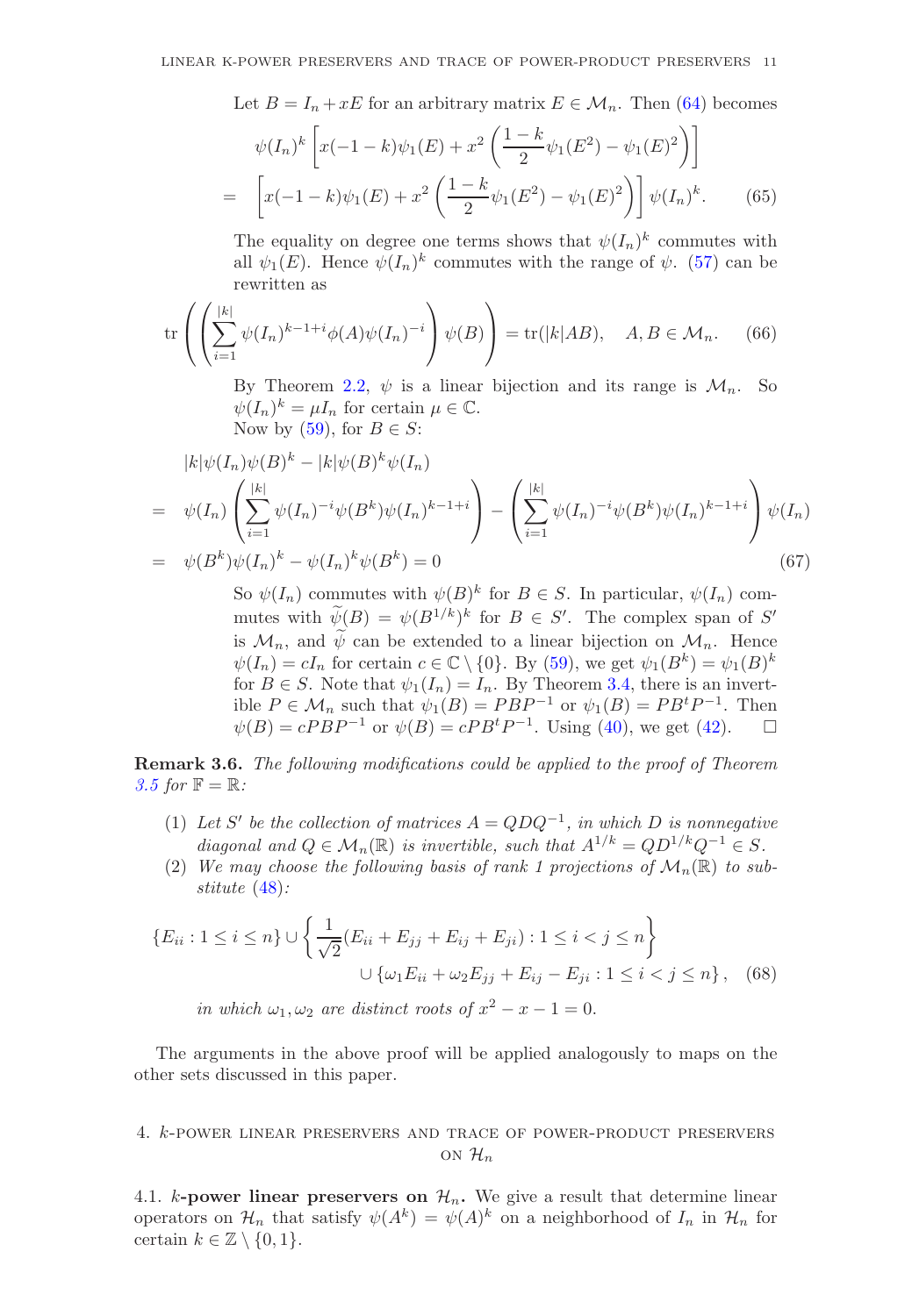<span id="page-11-0"></span>**Theorem 4.1.** *Fix*  $k \in \mathbb{Z} \setminus \{0,1\}$ . A nonzero linear map  $\psi : \mathcal{H}_n \to \mathcal{H}_n$  satisfies *that*

<span id="page-11-1"></span>
$$
\psi(A^k) = \psi(A)^k \tag{69}
$$

*on an open neighborhood of*  $I_n$  *consisting of invertible matrices if and only if*  $\psi$  *is of the following forms for certain unitary matrix*  $U \in \mathcal{M}_n$ :

(1) *When* k *is even,*

<span id="page-11-2"></span>
$$
\psi(A) = U^*AU, \quad A \in \mathcal{H}_n; \quad or \quad \psi(A) = U^*A^tU, \quad A \in \mathcal{H}_n. \tag{70}
$$

(2) *When* k *is odd,*

<span id="page-11-3"></span>
$$
\psi(A) = \pm U^*AU, \quad A \in \mathcal{H}_n; \quad or \quad \psi(A) = \pm U^*A^tU, \quad A \in \mathcal{H}_n. \tag{71}
$$

*Proof.* It suffices to prove the necessary part. Suppose [\(69\)](#page-11-1) holds on an open neighborhood S of  $I_n$  in  $\mathcal{H}_n$ .

(1) First assume  $k \geq 2$ . Replacing  $\mathcal{M}_n$  by  $\mathcal{H}_n$  in part (1) of the proof of Theorem [3.4](#page-5-1) up to [\(33\)](#page-6-3), we can prove that  $\psi(I_n)$  commutes with the range of  $\psi$ , and  $\psi_1(A) := \psi(I_n)^{k-2} \psi(A)$  is a nonzero linear map that satisfies  $\psi_1(A^2) = \psi_1(A)^2$  for  $A \in \mathcal{H}_n$ .

Every matrix in  $\mathcal{M}_n$  can be uniquely expressed as  $A + iB$  for  $A, B \in \mathcal{H}_n$ . Extend  $\psi_1$  to a map  $\psi : \mathcal{M}_n \to \mathcal{M}_n$  such that

$$
\widetilde{\psi}(A + iB) = \psi_1(A) + i\psi_1(B), \quad A, B \in \mathcal{H}_n.
$$
\n(72)

It is straightforward to check that  $\psi$  is a complex linear bijection. Moreover, for  $A, B \in \mathcal{H}_n$ ,

$$
\psi_1(AB+BA) = \psi_1((A+B)^2) - \psi_1(A^2) - \psi_1(B^2)
$$
  
=  $\psi_1(A+B)^2 - \psi_1(A)^2 - \psi_1(B)^2$   
=  $\psi_1(A)\psi_1(B) + \psi_1(B)\psi_1(A)$ .

It implies that

$$
\widetilde{\psi}((A+\mathbf{i}B)^2) = \widetilde{\psi}(A+\mathbf{i}B)^2, \quad A, B \in \mathcal{H}_n.
$$

By Theorem [3.1,](#page-5-0) there is an invertible matrix  $U \in \mathcal{M}_n$  such that

- (a)  $\psi(A) = UAU^{-1}$  for all  $A \in \mathcal{M}_n$ , or
- (b)  $\psi(A) = UA^tU^{-1}$  for all  $A \in \mathcal{M}_n$ .

First suppose  $\psi(A) = UAU^{-1}$ . The restriction of  $\psi$  on  $\mathcal{H}_n$  is  $\psi_1 : \mathcal{H}_n \to$  $\mathcal{H}_n$ . Hence for  $A \in \mathcal{H}_n$ , we have  $UAU^{-1} = (UAU^{-1})^* = U^{-*}AU^*$ ; then  $U^*UA = AU^*U$  for all  $A \in \mathcal{H}_n$ , which shows that  $U^*U = cI_n$  for certain  $c \in \mathbb{R}^+$ . By adjusting a scalar if necessary, we may assume that U is unitary. So  $\psi(I_n)^{k-2}\psi(A) = UAU^*$ . Then  $\psi(I_n)^{k-1} = I_n$ , so that  $\psi(I_n) = I_n$  when k is even and  $\psi(I_n) \in \{I_n, -I_n\}$  when k is odd. Thus  $\psi(A) = UAU^*$ when k is even and  $\psi(A) = \pm UAU^*$  when k is odd. Similarly for the case  $\psi(A) = UA<sup>t</sup>U<sup>-1</sup>$ . Therefore, [\(70\)](#page-11-2) or [\(71\)](#page-11-3) holds.

(2) Now assume that  $k < 0$ . Replacing  $\mathcal{M}_n$  by  $\mathcal{H}_n$  in part (2) of the proof of Theorem [3.4,](#page-5-1) we can show that  $\psi(I_n)$  commutes with the range of  $\psi$ , and furthermore the nonzero linear map  $\psi_1(A) := \psi(I_n)^{-1} \psi(A)$  satisfies that  $\psi_1(A^2) = \psi_1(A)^2$ . By arguments in the preceding paragraphs, we get [\(70\)](#page-11-2) or  $(71)$ .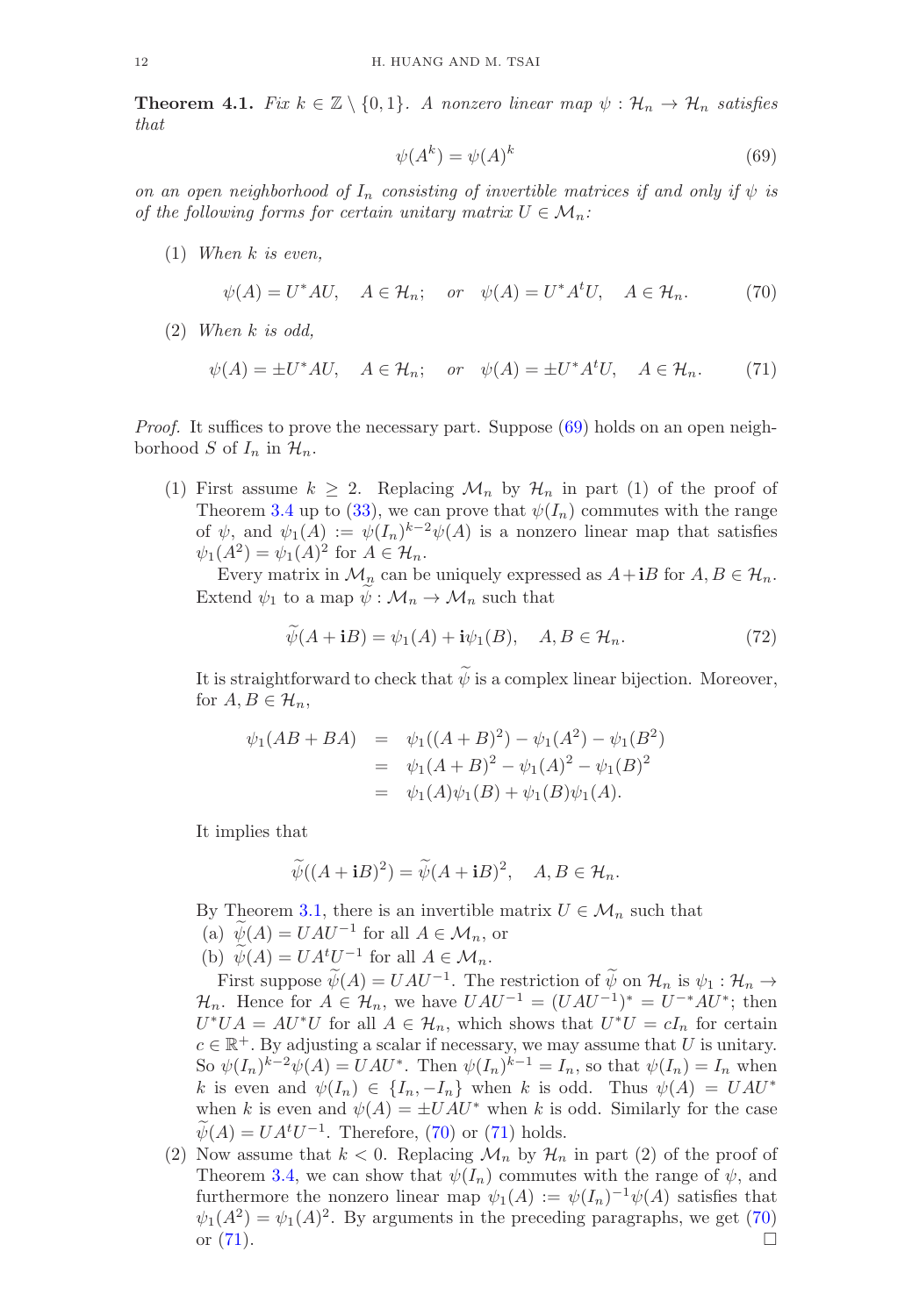4.2. Trace of power-product preservers on  $\mathcal{H}_n$ . By Corollary [2.3,](#page-4-1) every linear bijection  $\phi : \mathcal{H}_n \to \mathcal{H}_n$  corresponds to another linear bijection  $\psi : \mathcal{H}_n \to \mathcal{H}_n$ such that  $tr(\phi(A)\psi(B)) = tr(AB)$  for all  $A, B \in \mathcal{H}_n$ . When  $m \geq 3$ , linear maps  $\phi_1, \dots, \phi_m : \mathcal{H}_n \to \mathcal{H}_n$  that satisfy  $\text{tr}(\phi_1(A_1) \cdots \phi_m(A_m)) = \text{tr}(A_1 \cdots A_m)$  are characterized in [\[7\]](#page-20-17).

<span id="page-12-0"></span>**Theorem 4.2.** Let  $k \in \mathbb{Z} \setminus \{0,1\}$ . Let S be an open neighborhood of  $I_n$  in  $\mathcal{H}_n$ *consisting of invertible Hermitian matrices. Then two maps*  $\phi, \psi : \mathcal{H}_n \to \mathcal{H}_n$  *satisfy that*

$$
tr(\phi(A)\psi(B)^k) = tr(AB^k),\tag{73}
$$

- (1) *for all*  $A \in \mathcal{H}_n$ ,  $B \in S$ , and  $\psi$  *is linear, or*
- (2) *for all*  $A, B \in S$  *and both*  $\phi$  *and*  $\psi$  *are linear,*

*if and only if*  $\phi$  *and*  $\psi$  *take the following forms:* 

(a) *When*  $k = -1$ *, there exist an invertible matrix*  $P \in \mathcal{M}_n$  *and*  $c \in \{1, -1\}$ *such that*

<span id="page-12-2"></span>
$$
\begin{cases}\n\phi(A) = cP^*AP \\
\psi(B) = cP^*BP\n\end{cases}\nA, B \in \mathcal{H}_n;\n\text{ or }\n\begin{cases}\n\phi(A) = cP^*A^tP \\
\psi(B) = cP^*B^tP\n\end{cases}\nA, B \in \mathcal{H}_n.\n\tag{74}
$$

(b) *When*  $k \in \mathbb{Z} \setminus \{-1, 0, 1\}$ *, there exist a unitary matrix*  $U \in \mathcal{M}_n$  *and*  $c \in \mathbb{R} \setminus \{0\}$ *such that*

<span id="page-12-1"></span>
$$
\begin{cases}\n\phi(A) = c^{-k}U^*AU & A, B \in \mathcal{H}_n;\ \text{or}\ \begin{cases}\n\phi(A) = c^{-k}U^*A^tU \\
\psi(B) = cU^*BU\n\end{cases}\n\quad A, B \in \mathcal{H}_n.\n\end{cases}
$$
\n(75)

*Proof.* Assumption (2) leads to assumption (1) (cf. the proof of Theorem [3.5\)](#page-7-0). We prove the theorem under assumption (1). It suffices to prove the necessary part.

- (1) When  $k \geq 2$ , in the part (1) of proof of Theorem [3.5,](#page-7-0) through replacing  $\mathcal{M}_n$ by  $\mathcal{H}_n$ , complex numbers by real numbers, and Theorem [3.1](#page-5-0) or Theorem [3.4](#page-5-1) by Theorem [4.1,](#page-11-0) we can prove that  $(\phi, \psi)$  has the forms in [\(75\)](#page-12-1).
- (2) When  $k < 0$ , in the part (2) of proof of Theorem [3.5,](#page-7-0) through replacing  $\mathcal{M}_n$ by  $\mathcal{H}_n$  and complex numbers by real numbers, we can get the corresponding equalities of  $(56) \sim (60)$  $(56) \sim (60)$  on  $\mathcal{H}_n$ . The case  $k < -1$  can be proved completely analogously with the help of Theorem [4.1.](#page-11-0)

For the case  $k = -1$ , the equality corresponding to [\(60\)](#page-9-2) can be simplified as

$$
\psi(B^2) = \psi(B)\psi(I_n)^{-1}\psi(B), \quad B \in \mathcal{H}_n.
$$
\n(76)

Let  $\psi_1(B) := \psi(I_n)^{-1} \psi(B)$ . Then  $\psi_1 : \mathcal{H}_n \to \mathcal{M}_n$  is a nonzero real linear map that satisfies  $\psi_1(B^2) = \psi_1(B)^2$  for  $B \in \mathcal{H}_n$ . Extend  $\psi_1$  to a complex linear map  $\widetilde{\psi}: \mathcal{M}_n \to \mathcal{M}_n$  such that

$$
\tilde{\psi}(A + iB) := \psi_1(A) + i\psi_1(B), \quad A, B \in \mathcal{H}_n.
$$
\n(77)

Similarly to the arguments in part (1) of the proof of Theorem [4.1,](#page-11-0) we have  $\psi((A + iB)^2) = (\psi(A + iB))^2$  for all  $A, B \in \mathcal{H}_n$ . Using Theorem [3.4](#page-5-1) and the fact that  $\psi(I_n) = \psi_1(I_n) = I_n$ , we can prove that there is an invertible  $P \in \mathcal{M}_n$  such that for all  $B \in \mathcal{H}_n$ , either  $\psi_1(B) = P^{-1}BP$  or  $\psi_1(B) = P^{-1}B^tP.$  So

 $\psi(B) = \psi(I_n)P^{-1}BP, \qquad B \in \mathcal{H}_n; \quad \text{or}$ (78)

$$
\psi(B) = \psi(I_n)P^{-1}B^tP, \qquad B \in \mathcal{H}_n. \tag{79}
$$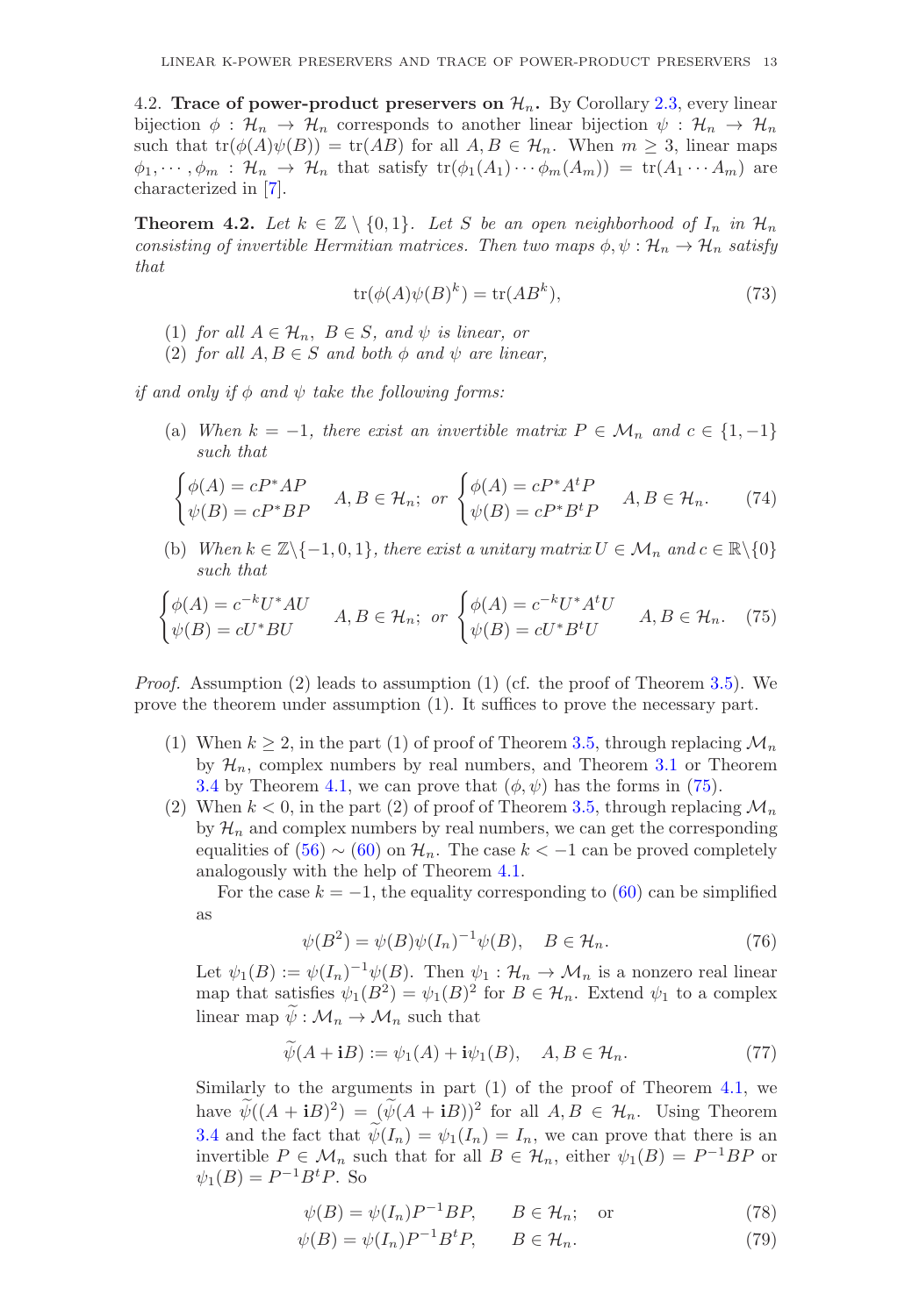If  $\psi(B) = \psi(I_n)P^{-1}BP$  for  $B \in \mathcal{H}_n$ , then  $\psi(I_n)P^{-1}BP = (\psi(I_n)P^{-1}BP)^*$  $P^*BP^{-*}\psi(I_n)$ , which gives

$$
(P^{-*}\psi(I_n)P^{-1})B = B(P^{-*}\psi(I_n)P^{-1}), \quad B \in \mathcal{H}_n.
$$
 (80)

Hence  $P^{-*}\psi(I_n)P^{-1} = cI_n$  for certain  $c \in \mathbb{R} \setminus \{0\}$ . We have  $\psi(I_n) =$  $cP^*P$  so that  $\psi(B) = cP^*BP$  for  $B \in \mathcal{H}_n$ . Similarly for the case  $\psi(B) =$  $\psi(I_n)P^{-1}B^tP$ . Adjusting c and P by scalar factors simultaneously, we may assume that  $c \in \{1, -1\}$ . It implies [\(74\)](#page-12-2). □

**Remark 4.3.** *Theorem [4.2](#page-12-0) does not hold if*  $\psi$  *is not assumed to be linear. Let* k *be a positive even integer. Let*  $\widetilde{\psi}: \mathcal{H}_n \to \mathcal{H}_n$  *be any bijective linear map such that*  $\sum_{i=1}^r N_i^* BN_i$  for  $r \geq 2$ ,  $N_1, \ldots, N_r \in \mathcal{M}_n$  *linearly independent, and at least one of*  $\widetilde{\psi}(\overline{\mathcal{P}_n}) \subseteq \overline{\mathcal{P}_n}$ . For example,  $\widetilde{\psi}$  may be a completely positive map of the form  $\widetilde{\psi}(B)$  =  $N_1, \ldots, N_r$  *is invertible. By Corollary [2.3,](#page-4-1) there is a linear bijection*  $\phi : \mathcal{H}_n \to \mathcal{H}_n$ *such that*  $tr(\phi(A)\psi(B)) = tr(AB)$  *for all*  $A, B \in \mathcal{H}_n$ *. Let*  $\psi : \mathcal{H}_n \to \mathcal{H}_n$  *be defined* by  $\psi(B) = \psi(B^k)^{1/k}$ . *Then* 

$$
\operatorname{tr}(\phi(A)\psi(B)^k) = \operatorname{tr}(\phi(A)\widetilde{\psi}(B^k)) = \operatorname{tr}(AB^k), \quad A, B \in \mathcal{H}_n.
$$

*Obviously,*  $\psi$  *may be non-linear, and the choices of pairs*  $(\phi, \psi)$  *are much more than those in* [\(74\)](#page-12-2) *and* [\(75\)](#page-12-1)*.*

## 5. k-power linear preservers and trace of power-product preservers ON  $S_n$  AND  $S_n(\mathbb{R})$

5.1. k-power linear preservers on  $S_n$  and  $S_n(\mathbb{R})$ . Chan and Lim described the linear k-power preservers on  $\mathcal{S}_n(\mathbb{F})$  for  $k \geq 2$  in [\[5,](#page-20-4) Theorem 2] as follows.

<span id="page-13-0"></span>**Theorem 5.1.** *(Chan, Lim* [\[5\]](#page-20-4)*) Let an integer*  $k \geq 2$ *. Let*  $\mathbb{F}$  *be an algebraic closed field with*  $char(\mathbb{F}) = 0$  *or*  $char(\mathbb{F}) > k$ *. Suppose that*  $\psi : \mathcal{S}_n(\mathbb{F}) \to \mathcal{S}_n(\mathbb{F})$  *is a nonzero linear operator such that*  $\psi(A^k) = \psi(A)^k$  *for all*  $A \in S_n(\mathbb{F})$ *. Then there exist*  $\lambda \in \mathbb{F}$ *with*  $\lambda^{k-1} = 1$  *and an orthogonal matrix*  $O \in \mathcal{M}_n(\mathbb{F})$  *such that* 

$$
\psi(A) = \lambda O A O^t, \quad A \in \mathcal{S}_n. \tag{81}
$$

We generalize Theorem [5.1](#page-13-0) to include the case  $\mathcal{S}_n(\mathbb{R})$ , to include negative integers  $k$ , and to assume the  $k$ -power preserving condition only on matrices nearby the identity.

<span id="page-13-1"></span>**Theorem 5.2.** Let  $k \in \mathbb{Z} \setminus \{0, 1\}$ . Let  $\mathbb{F} = \mathbb{C}$  or  $\mathbb{R}$ . Suppose that  $\psi : \mathcal{S}_n(\mathbb{F}) \to \mathcal{S}_n(\mathbb{F})$ *is a nonzero linear map such that*  $\psi(A^k) = \psi(A)^k$  *for all* A *in an open neighborhood of*  $I_n$  in  $\mathcal{S}_n(\mathbb{F})$  *consisting of invertible matrices. Then there exist*  $\lambda \in \mathbb{F}$  *with*  $\lambda^{k-1} =$ 1 *and an orthogonal matrix*  $O \in \mathcal{M}_n(\mathbb{F})$  *such that* 

<span id="page-13-2"></span>
$$
\psi(A) = \lambda OAO^t, \quad A \in \mathcal{S}_n(\mathbb{F}).
$$
\n(82)

*Proof.* It suffices to prove the necessary part. In both  $k \geq 2$  and  $k < 0$  cases, using analogous arguments as parts (1) and (2) of the proof of Theorem [3.4,](#page-5-1) we get that  $\psi(I_n)$  commutes with the range of  $\psi$ , and the nonzero map  $\psi_1(A) := \psi(I_n)^{k-2} \psi(A)$ satisfies that  $\psi_1(A^2) = \psi_1(A)^2$  for  $A \in \mathcal{S}_n(\mathbb{F})$ . Then

$$
\psi_1(A)\psi_1(B) + \psi_1(B)\psi_1(A) = \psi_1(A+B)^2 - \psi_1(A)^2 - \psi_1(B)^2
$$
  
= 
$$
\psi_1((A+B)^2) - \psi_1(A^2) - \psi_1(B^2)
$$
  
= 
$$
\psi_1(AB+BA). \tag{83}
$$

In particular,  $\psi_1(A)\psi_1(A^r) + \psi_1(A^r)\psi_1(A) = 2\psi_1(A^{r+1})$  for  $r \in \mathbb{Z}_+$ . Using induction, we get  $\psi_1(A^{\ell}) = \psi_1(A)^{\ell}$  for all  $A \in \mathcal{S}_n(\mathbb{F})$  and  $\ell \in \mathbb{Z}_+$ . By [\[19,](#page-20-5) Corollary 6.5.4], there is an orthogonal matrix  $O \in \mathcal{M}_n(\mathbb{F})$  such that  $\psi_1(A) = OAO^t$ . Since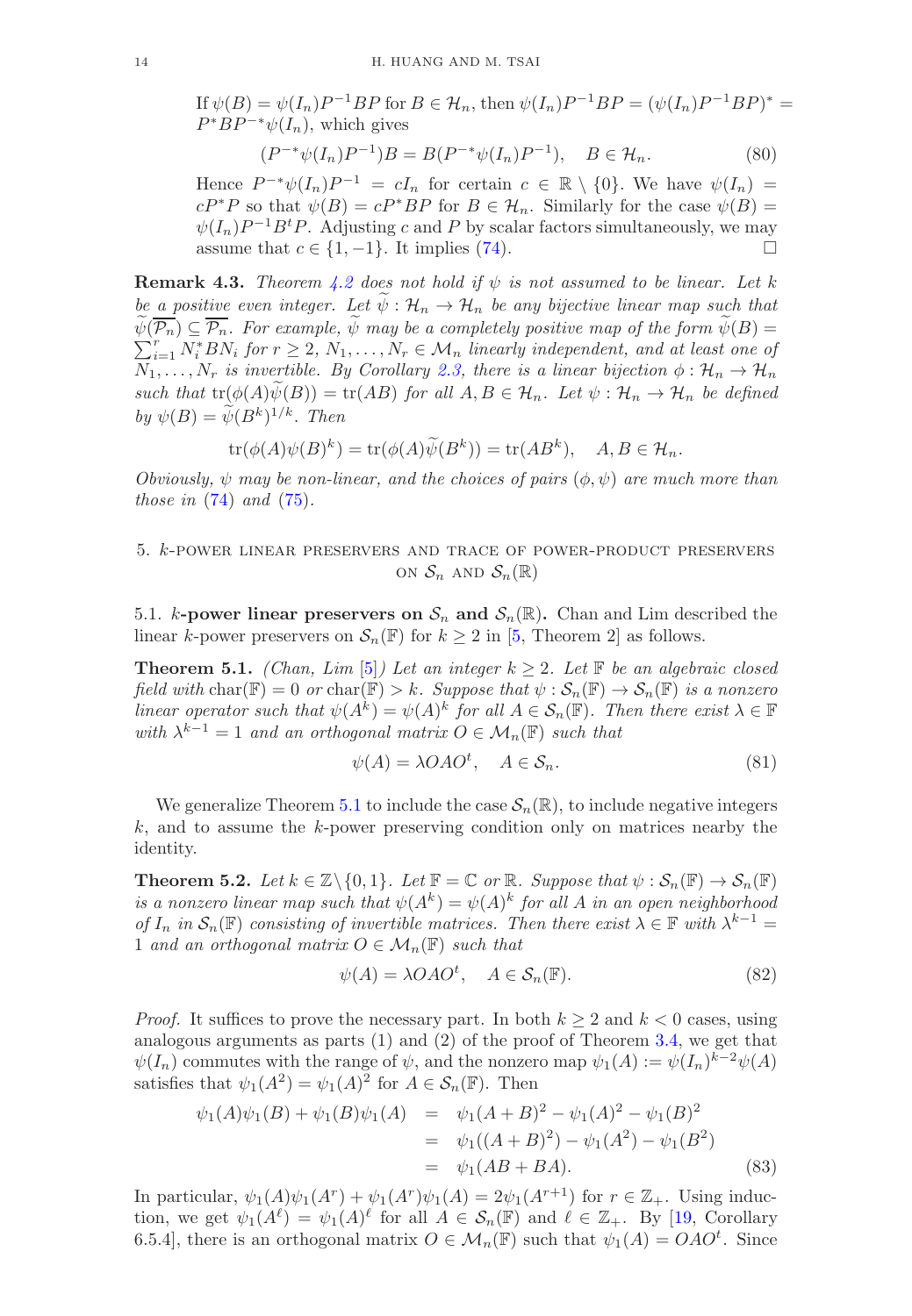$\psi(I_n)$  commutes with the range of  $\psi_1$ , we have  $\psi(I_n) = \lambda I_n$  for certain  $\lambda \in \mathbb{F}$  in which  $\lambda^{k-1} - 1$  So  $\psi(A) - \lambda OA O^t$  as in (82) which  $\lambda^{k-1} = 1$ . So  $\psi(A) = \lambda O A O^t$  as in [\(82\)](#page-13-2).

Obviously, in  $\mathbb{F} = \mathbb{R}$  case, [\(82\)](#page-13-2) has  $\lambda = 1$  when k is even and  $\lambda \in \{1, -1\}$  when  $k$  is odd.

5.2. Trace of power-product preservers on  $S_n$  and  $S_n(\mathbb{R})$ . Corollary [2.3](#page-4-1) shows that every linear bijection  $\phi : \mathcal{S}_n(\mathbb{F}) \to \mathcal{S}_n(\mathbb{F})$  corresponds to another linear bijection  $\psi: \mathcal{S}_n(\mathbb{F}) \to \mathcal{S}_n(\mathbb{F})$  such that  $\text{tr}(\phi(A)\psi(B)) = \text{tr}(AB)$  for all  $A, B \in \mathcal{S}_n(\mathbb{F})$ . When  $m \geq 3$ , maps  $\phi_1, \cdots, \phi_m : \mathcal{S}_n(\mathbb{F}) \to \mathcal{S}_n(\mathbb{F})$  that satisfy  $\text{tr}(\phi_1(A_1) \cdots \phi_m(A_m)) =$  $\text{tr}(A_1 \cdots A_m)$  are determined in [\[7\]](#page-20-17).

We characterize the trace of power-product preserver for  $\mathcal{S}_n(\mathbb{F})$  here.

<span id="page-14-0"></span>**Theorem 5.3.** Let  $\mathbb{F} = \mathbb{C}$  or  $\mathbb{R}$ *. Let*  $k \in \mathbb{Z} \setminus \{0,1\}$ *. Let* S *be an open neighborhood of*  $I_n$  *in*  $\mathcal{S}_n(\mathbb{F})$  *consisting of invertible matrices. Then two maps*  $\phi, \psi : \mathcal{S}_n(\mathbb{F}) \to \mathcal{S}_n(\mathbb{F})$ *satisfy that*

$$
tr(\phi(A)\psi(B)^k) = tr(AB^k),\tag{84}
$$

- (1) *for all*  $A \in \mathcal{S}_n(\mathbb{F})$ ,  $B \in S$ *, and*  $\psi$  *is linear, or*
- (2) *for all*  $A, B \in S$  *and both*  $\phi$  *and*  $\psi$  *are linear,*

*if and only if*  $\phi$  *and*  $\psi$  *take the following forms:* 

(a) *When*  $k = -1$ , there exist an invertible matrix  $P \in \mathcal{M}_n(\mathbb{F})$  and  $c \in \mathbb{F} \setminus \{0\}$ *such that*

<span id="page-14-1"></span>
$$
\phi(A) = cPAP^t, \quad \psi(B) = cPBP^t, \quad A, B \in \mathcal{S}_n(\mathbb{F}).
$$
\n(85)

- *We may choose*  $c = 1$  *for*  $\mathbb{F} = \mathbb{C}$  *and*  $c \in \{1, -1\}$  *for*  $\mathbb{F} = \mathbb{R}$ *.*
- (b) *When*  $k \in \mathbb{Z} \setminus \{-1, 0, 1\}$ *, there exist*  $c \in \mathbb{F} \setminus \{0\}$  *and an orthogonal matrix*  $O \in \mathcal{M}_n(\mathbb{F})$  *such that*

<span id="page-14-2"></span>
$$
\phi(A) = c^{-k}OAO^t, \quad \psi(B) = cOBO^t, \quad A, B \in \mathcal{S}_n(\mathbb{F}).
$$
\n(86)

*Proof.* Assumption (2) leads to assumption (1) (cf. the proof of Theorem [3.5\)](#page-7-0). We prove the theorem under assumption (1). It suffices to prove the necessary part.

Obviously,  $S_n \cap \mathcal{H}_n = S_n(\mathbb{R})$  and  $S_n \cap \mathcal{P}_n = \mathcal{P}_n(\mathbb{R})$ . Let  $S' := \{ B \in \mathcal{P}_n(\mathbb{R}) :$  $B^{1/k} \in S$ , which is an open neighborhood of  $I_n$  in  $\mathcal{P}_n(\mathbb{R})$  and whose real (resp. complex) span is  $S_n(\mathbb{R})$  (resp.  $S_n$ ). Using an analogous argument of the proof of Theorem [3.5,](#page-7-0) and replacing  $\mathcal{M}_n$  by  $\mathcal{S}_n(\mathbb{F})$ , replacing the basis [\(48\)](#page-8-3) of  $\mathcal{M}_n$  by the following basis of rank 1 projections in  $\mathcal{S}_n(\mathbb{F})$ :

$$
\{E_{ii} : 1 \le i \le n\} \cup \left\{\frac{1}{\sqrt{2}}(E_{ii} + E_{jj} + E_{ij} + E_{ji}) : 1 \le i < j \le n\right\},\qquad(87)
$$

and replacing the usage of Theorem [3.4](#page-5-1) by that of Theorem [5.2,](#page-13-1) we can prove the case  $k \geq 2$ , and for  $k < 0$ , we can get the corresponding equalities up to [\(60\)](#page-9-2).

Define a linear map  $\psi_1 : \mathcal{S}_n(\mathbb{F}) \to \mathcal{M}_n(\mathbb{F})$  by  $\psi_1(B) := \psi(B)\psi(I_n)^{-1}$ .

When  $k = -1$ , we get the corresponding equality of [\(61\)](#page-9-5), so that  $\psi_1(B^2) =$  $\psi_1(B)^2$  for  $B \in \mathcal{S}_n(\mathbb{F})$ . Similar to the proof of Theorem [5.2,](#page-13-1) we get  $\psi_1(B^r) = \psi_1(B)^r$ for all  $r \in \mathbb{Z}_+$ . By [\[19,](#page-20-5) Theorem 6.5.3], there is an invertible matrix  $P \in \mathcal{M}_n(\mathbb{F})$ such that  $\psi_1(B) = PBP^{-1}$ , so that  $\psi(B) = PBP^{-1}\psi(I_n)$  for  $B \in \mathcal{S}_n(\mathbb{F})$ . Since  $\psi(B) = \psi(B)^t$ , we get

$$
(P^{-1}\psi(I_n)P^{-t})B = B(P^{-1}\psi(I_n)P^{-t}), \quad B \in \mathcal{S}_n(\mathbb{F}).
$$
 (88)

Therefore,  $P^{-1}\psi(I_n)P^{-t} = cI_n$  for certain  $c \in \mathbb{F} \setminus \{0\}$ , so that  $\psi(B) = cPBP^t$  for all  $B \in \mathcal{S}_n(\mathbb{F})$ . Consequently, we get [\(85\)](#page-14-1). The remaining claims are obvious.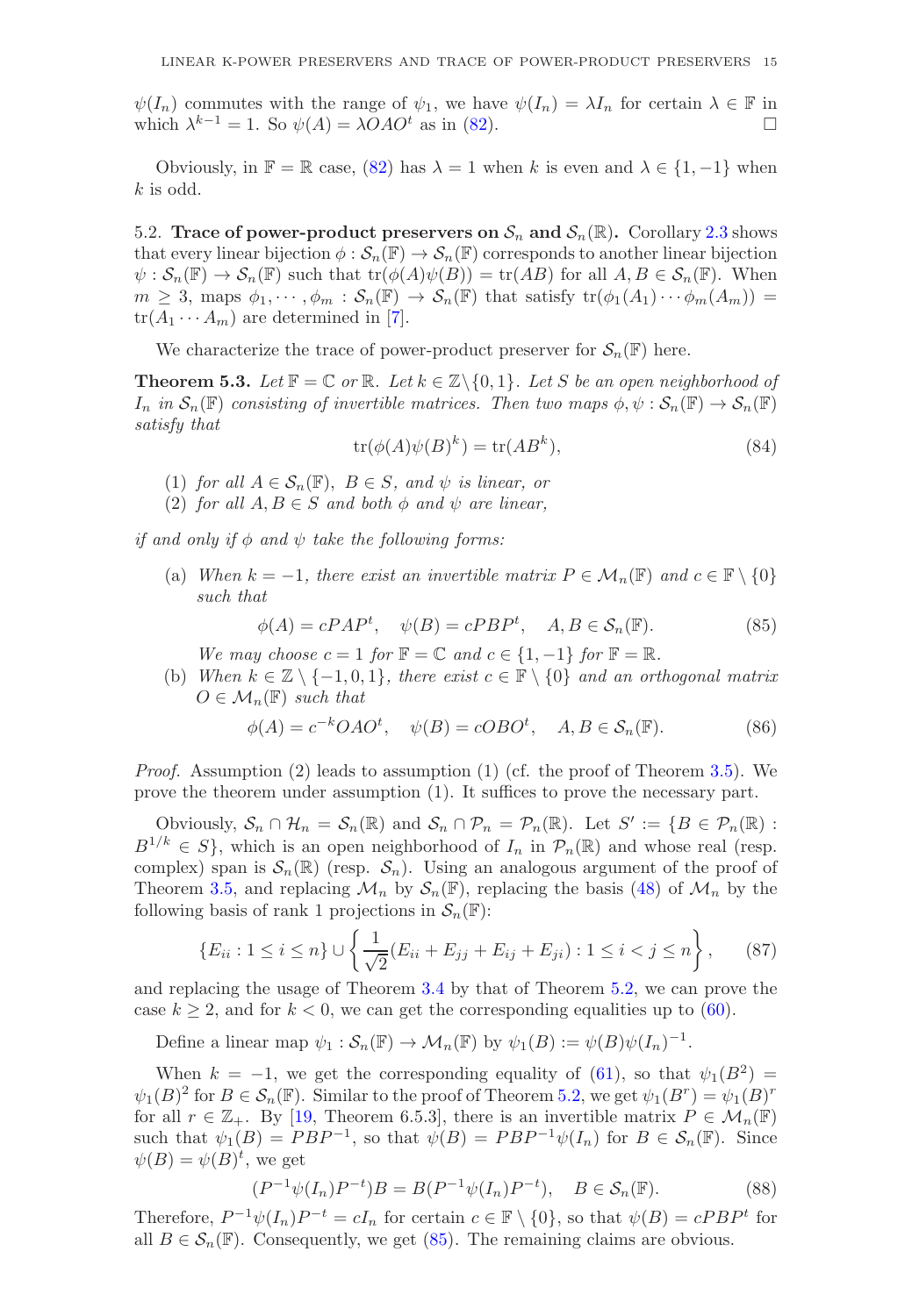When  $k < -1$ , using analogous argument as in the proof of  $k < -1$  case of people of  $k > -1$  case of  $\Box$ Theorem [3.5](#page-7-0) and applying Theorem [5.2,](#page-13-1) we can get [\(86\)](#page-14-2).

# 6. k-power linear preservers and trace of power-product preservers ON  $\mathcal{P}_n$  AND  $\mathcal{P}_n(\mathbb{R})$

In this section, we will determine k-power linear preservers and trace of powerproduct preservers on maps  $\mathcal{P}_n \to \overline{\mathcal{P}_n}$  (resp.  $\mathcal{P}_n(\mathbb{R}) \to \overline{\mathcal{P}_n(\mathbb{R})}$ ). Properties of such maps can be applied to maps  $\mathcal{P}_n \to \mathcal{P}_n$  and  $\overline{\mathcal{P}_n} \to \overline{\mathcal{P}_n}$  (resp.  $\mathcal{P}_n(\mathbb{R}) \to \mathcal{P}_n(\mathbb{R})$  and  $\overline{\mathcal{P}_n(\mathbb{R})}\to \overline{\mathcal{P}_n(\mathbb{R})}).$ 

### 6.1. *k*-power linear preservers on  $\mathcal{P}_n$  and  $\mathcal{P}_n(\mathbb{R})$ .

<span id="page-15-0"></span>**Theorem 6.1.** *Fix*  $k \in \mathbb{Z} \setminus \{0,1\}$ . *A nonzero linear map*  $\psi : \mathcal{P}_n \to \overline{\mathcal{P}_n}$  *(resp.*  $\psi : \mathcal{P}_n(\mathbb{R}) \to \overline{\mathcal{P}_n(\mathbb{R})}$  satisfies that

$$
\psi(A^k) = \psi(A)^k \tag{89}
$$

*on an open neighborhood of*  $I_n$  *in*  $\mathcal{P}_n$  *(resp.*  $\mathcal{P}_n(\mathbb{R})$ *) if and only if there is a unitary (resp. real orthogonal)* matrix  $U \in M_n$  *such that* 

<span id="page-15-2"></span>
$$
\psi(A) = U^*AU, \quad A \in \mathcal{P}_n; \quad or \quad \psi(A) = U^*A^tU, \quad A \in \mathcal{P}_n. \tag{90}
$$

*Proof.* We prove the case  $\psi : \mathcal{P}_n \to \overline{\mathcal{P}_n}$ . The sufficient part is obvious. About the necessary part, the nonzero linear map  $\psi : \mathcal{P}_n \to \overline{\mathcal{P}_n}$  can be easily extended to a linear map  $\psi : \mathcal{H}_n \to \mathcal{H}_n$  that satisfies  $\psi(A^k) = \psi(A)^k$  on an open neighborhood of  $I_n$ . By Theorem [4.1,](#page-11-0) we immediately get  $(90)$ .

The case  $\psi : \mathcal{P}_n(\mathbb{R}) \to \overline{\mathcal{P}_n(\mathbb{R})}$  can be similarly proved using Theorem [5.2.](#page-13-1)

6.2. Trace of powered product preservers on  $\mathcal{P}_n$  and  $\mathcal{P}_n(\mathbb{R})$ . Now consider the maps  $\mathcal{P}_n \to \overline{\mathcal{P}_n}$  (resp.  $\mathcal{P}_n(\mathbb{R}) \to \overline{\mathcal{P}_n(\mathbb{R})}$ ) that preserve trace of powered products. Unlike  $\mathcal{M}_n$  and  $\mathcal{H}_n$ , the set  $\mathcal{P}_n$  (resp.  $\mathcal{P}_n(\mathbb{R})$ ) is not a vector space. The trace of powered product preservers of two maps have the following forms.

<span id="page-15-1"></span>**Theorem 6.2** (Huang, Tsai [\[7\]](#page-20-17)). *Let*  $a, b, c, d \in \mathbb{R} \setminus \{0\}$ . *Two maps*  $\phi, \psi : \mathcal{P}_n \to \overline{\mathcal{P}_n}$ *satisfy*

<span id="page-15-4"></span>
$$
\operatorname{tr}(\phi(A)^a \psi(B)^b) = \operatorname{tr}(A^c B^d), \quad A, B \in \mathcal{P}_n,\tag{91}
$$

*if and only if there exists an invertible*  $P \in \mathcal{M}_n$  *such that* 

$$
\begin{cases}\n\phi(A) = (P^*A^cP)^{1/a} & or \begin{cases}\n\phi(A) = [P^*(A^t)^cP]^{1/a} \\
\psi(B) = (P^{-1}B^dP^{-*})^{1/b}\n\end{cases} & or \begin{cases}\n\phi(A) = [P^*(A^t)^cP]^{1/a} \\
\psi(B) = [P^{-1}(B^t)^dP^{-*}]^{1/b}\n\end{cases} A, B \in \mathcal{P}_n.\n\end{cases} (92)
$$

<span id="page-15-3"></span>**Theorem 6.3** (Huang, Tsai [\[7\]](#page-20-17)). *Given an integer*  $m \geq 3$  *and real numbers*  $\alpha_1, \ldots, \alpha_m, \beta_1, \ldots, \beta_m \in \mathbb{R} \setminus \{0\}, \text{ maps } \phi_i : \mathcal{P}_n \to \overline{\mathcal{P}_n} \text{ } (i = 1, \ldots, m) \text{ satisfy that }$ 

$$
\operatorname{tr}\left(\phi_1(A_1)^{\alpha_1}\cdots\phi_m(A_m)^{\alpha_m}\right) = \operatorname{tr}\left(A_1^{\beta_1}\cdots A_m^{\beta_1}\right), \quad A_1,\ldots,A_m \in \mathcal{P}_n,\tag{93}
$$

*if and only if they have the following forms for certain*  $c_1, \ldots, c_m \in \mathbb{R}_+$  *with*  $c_1 \cdots c_m = 1$ *:* 

(1) When m is odd, there exists a unitary matrix  $U \in \mathcal{M}_n$  such that for  $i =$ 1, . . . , m*:*

$$
\phi_i(A) = c_i^{1/\alpha_i} U^* A^{\beta_i/\alpha_i} U, \quad A \in \mathcal{P}_n.
$$
\n(94)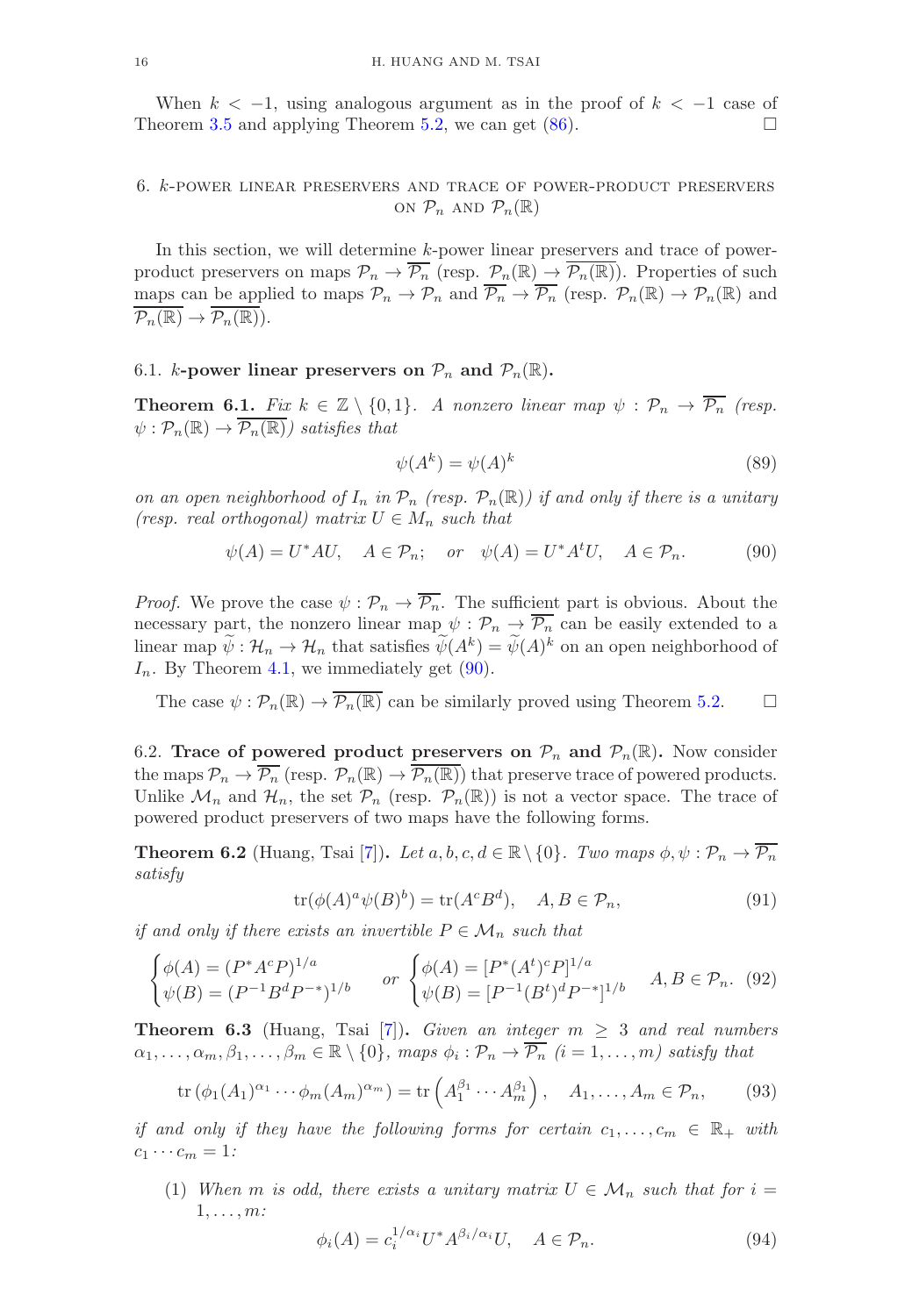(2) When m is even, there exists an invertible  $M \in \mathcal{M}_n$  such that for  $i =$ 1, . . . , m*:*

$$
\phi_i(A) = \begin{cases} c_i^{1/\alpha_i} \left( M^* A^{\beta_i} M \right)^{1/\alpha_i}, & i \text{ is odd,} \\ c_i^{1/\alpha_i} \left( M^{-1} A^{\beta_i} M^{-*} \right)^{1/\alpha_i}, & i \text{ is even,} \end{cases} A \in \mathcal{P}_n.
$$
 (95)

Both Theorems [6.2](#page-15-1) and [6.3](#page-15-3) can be analogously extended to maps  $\mathcal{P}_n(\mathbb{R}) \to \overline{\mathcal{P}_n(\mathbb{R})}$ without difficulties.

Theorem [6.2](#page-15-1) determines maps  $\phi, \psi : \mathcal{P}_n \to \overline{\mathcal{P}_n}$  that satisfy [\(91\)](#page-15-4) throughout their domain. If we only assume the equality [\(91\)](#page-15-4) for  $(A, B)$  in certain subset of  $\mathcal{P}_n \times \mathcal{P}_n$ and assume certain linearity of  $\phi$  and  $\psi$ , then  $\phi$  and  $\psi$  may have slightly different forms. We determine the case  $a = c = 1$  and  $b = d = k \in \mathbb{Z} \setminus \{0\}$  here.

<span id="page-16-0"></span>**Theorem 6.4.** Let  $k \in \mathbb{Z} \setminus \{0\}$ . Let S be an open neighborhood of  $I_n$  in  $\mathcal{P}_n$ . Two *maps*  $\phi, \psi : \mathcal{P}_n \to \overline{\mathcal{P}_n}$  *satisfy* 

<span id="page-16-1"></span>
$$
tr(\phi(A)\psi(B)^k) = tr(AB^k),\tag{96}
$$

- (1) *for all*  $A, B \in \mathcal{P}_n$ *, or*
- (2) *for all*  $A \in S$ ,  $B \in \mathcal{P}_n$ *, and*  $\phi$  *is linear,*

*if and only if there exists an invertible*  $P \in \mathcal{M}_n$  *such that* 

<span id="page-16-2"></span>
$$
\begin{cases}\n\phi(A) = P^*AP \\
\psi(B) = (P^{-1}B^k P^{-*})^{1/k}\n\end{cases}\n\text{ or }\n\begin{cases}\n\phi(A) = P^*A^t P \\
\psi(B) = [P^{-1}(B^t)^k P^{-*}]^{1/k}\n\end{cases}\nA, B \in \mathcal{P}_n.
$$
\n(97)

*The maps*  $\phi$  *and*  $\psi$  *satisfy* [\(96\)](#page-16-1)

- (3) *for all*  $A \in \mathcal{P}_n$ ,  $B \in S$ *, and*  $\psi$  *is linear, or*
- (4) *for all*  $A, B \in S$  *and both*  $\phi$  *and*  $\psi$  *are linear,*

*if and only if when*  $k \in \{-1, 1\}$ ,  $\phi$  *and*  $\psi$  *take the form* [\(97\)](#page-16-2)*, and when*  $k \in$  $\mathbb{Z} \setminus \{-1, 0, 1\}$ , there exist a unitary matrix  $U \in \mathcal{M}_n$  and  $c \in \mathbb{R}^+$  such that

<span id="page-16-3"></span>
$$
\begin{cases}\n\phi(A) = c^{-k}U^*AU & or \begin{cases}\n\phi(A) = c^{-k}U^*A^tU \\
\psi(B) = cU^*BU\n\end{cases} & A, B \in \mathcal{P}_n.\n\end{cases}
$$
\n(98)

*Proof.* It suffices to prove the necessary part.

The case of assumption (1) has been proved by Theorem [6.2.](#page-15-1)

Similar to the proof of Theorem [3.5,](#page-7-0) assumption  $(2)$  implies assumption  $(1)$ ; assumption (4) implies assumption (3). It remains to prove the case with assumption (3).

When  $k = 1$ , assumption (3) is analogous to assumption (2), and we get [\(97\)](#page-16-2).

Suppose  $k \in \mathbb{Z} \setminus \{1, 0\}$ . Let  $\psi_1 : \mathcal{P}_n \to \overline{\mathcal{P}_n}$  be defined by  $\psi_1(B) := \psi(B^{1/k})^k$ . Let  $\mathcal{S}_1 := \{B \in \mathcal{P}_n : B^{1/k} \in S\}$ . Then [\(97\)](#page-16-2) with assumption (2) becomes

$$
tr(\phi(A)\psi_1(B)) = tr(AB), \quad A \in \mathcal{P}_n, B \in \mathcal{S}_1.
$$
 (99)

Let  $\widetilde{\psi}: \mathcal{H}_n \to \mathcal{H}_n$  be the linear extension of  $\psi$ . By Theorem [2.2,](#page-4-0)  $\phi$  can be extended to a linear bijection  $\phi : \mathcal{H}_n \to \mathcal{H}_n$  such that

$$
\operatorname{tr}(\widetilde{\phi}(A)\widetilde{\psi}(B)^k) = \operatorname{tr}(\widetilde{\phi}(A)\psi_1(B^k)) = \operatorname{tr}(AB^k), \quad A \in \mathcal{H}_n, \ B \in S. \tag{100}
$$

By Theorem [4.2](#page-12-0) and taking into account the ranges of  $\phi$  and  $\psi$ , we see that when  $k = -1$ ,  $\phi$  and  $\psi$  take the form of [\(97\)](#page-16-2), and when  $k \in \mathbb{Z} \setminus \{-1, 0, 1\}$ ,  $\phi$  and  $\psi$  take the form of (98). the form of  $(98)$ .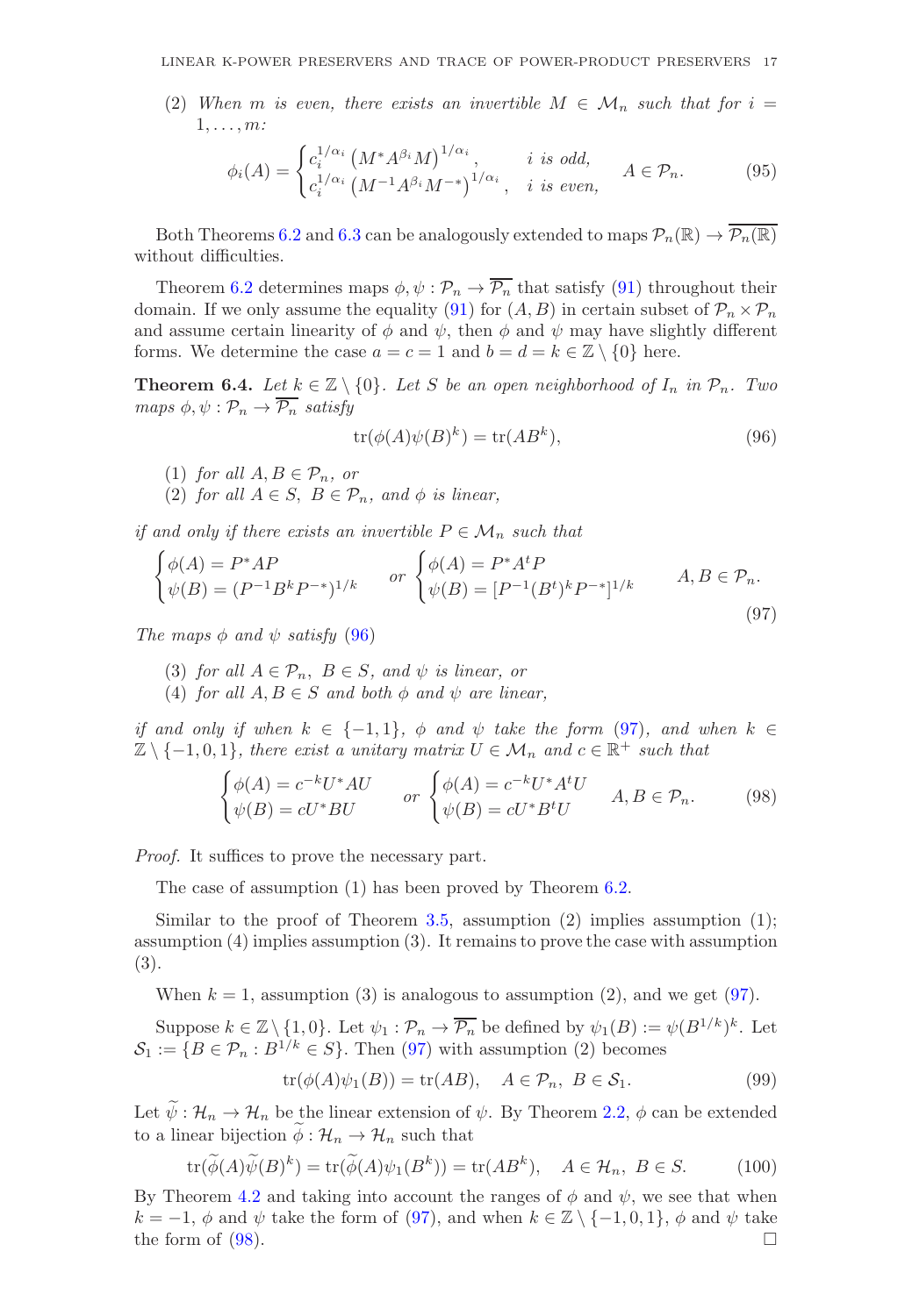Theorem [6.4](#page-16-0) has counterpart results for  $\phi, \psi : \mathcal{P}_n(\mathbb{R}) \to \overline{\mathcal{P}_n(\mathbb{R})}$  and the proof is analogous using Theorem [5.3](#page-14-0) instead of Theorem [4.2.](#page-12-0)

## 7. k-power linear preservers and trace of power-product preservers ON  $\mathcal{D}_n$  AND  $\mathcal{D}_n(\mathbb{R})$

Let  $\mathbb{F} = \mathbb{C}$  or  $\mathbb{R}$ . Define the function diag :  $\mathbb{F}^n \to \mathcal{D}_n(\mathbb{F})$  to be the linear bijection that sends each  $(c_1, \dots, c_n)^t$  to the diagonal matrix with  $c_1, \dots, c_n$  (in order) as the diagonal entries. Define  $diag^{-1} : \mathcal{D}_n(\mathbb{F}) \to \mathbb{F}^n$  the inverse map of diag.

With the settings, every linear map  $\psi : \mathcal{D}_n(\mathbb{F}) \to \mathcal{D}_n(\mathbb{F})$  uniquely corresponds to a matrix  $L_{\psi} \in \mathcal{M}_n(\mathbb{F})$  such that

<span id="page-17-2"></span>
$$
\psi(A) = \text{diag}(L_{\psi}\text{diag}^{-1}(A)), \quad A \in \mathcal{D}_n(\mathbb{F}).
$$
\n(101)

7.1. k-power linear preservers on  $\mathcal{D}_n$  and  $\mathcal{D}_n(\mathbb{R})$ . We define the linear functionals  $f_i: \mathcal{D}_n(\mathbb{F}) \to \mathbb{F}$   $(i = 0, 1, \ldots, n)$ , such that for each  $A = \text{diag}(a_1, \ldots, a_n) \in \mathbb{F}$  $\mathcal{D}_n(\mathbb{F}),$ 

$$
f_0(A) = 0; \quad f_i(A) = a_i, \quad i = 1, \dots, n. \tag{102}
$$

<span id="page-17-0"></span>**Theorem 7.1.** Let  $\mathbb{F} = \mathbb{C}$  or  $\mathbb{R}$ . Let  $k \in \mathbb{Z} \setminus \{0,1\}$ . Let S be an open neighborhood *of*  $I_n$  *in*  $\mathcal{D}_n(\mathbb{F})$ *. A linear map*  $\psi : \mathcal{D}_n(\mathbb{F}) \to \mathcal{D}_n(\mathbb{F})$  *satisfies that* 

<span id="page-17-1"></span>
$$
\psi(A^k) = \psi(A)^k, \quad A \in S,\tag{103}
$$

*if and only if*

<span id="page-17-5"></span>
$$
\psi(A) = \psi(I_n) \text{diag}(f_{p(1)}(A), \dots, f_{p(n)}(A)), \quad A \in \mathcal{D}_n(\mathbb{F}),
$$
\n(104)

*in which*  $\psi(I_n)^k = \psi(I_n)$  *and*  $p: \{1, \ldots, n\} \to \{0, 1, \ldots, n\}$  *is a function such that*  $p(i) \neq 0$  when  $k < 0$  for  $i = 1, \ldots, n$ . In particular, a linear bijection  $\psi : \mathcal{D}_n(\mathbb{F}) \to$  $\mathcal{D}_n(\mathbb{F})$  *satisfies* [\(103\)](#page-17-1) *if and only if there is a diagonal matrix*  $C \in \mathcal{M}_n(\mathbb{F})$  *with*  $C^{k-1} = I_n$  and a permutation matrix  $P \in \mathcal{M}_n(\mathbb{F})$  such that

<span id="page-17-6"></span>
$$
\psi(A) = PCAP^{-1}, \quad A \in \mathcal{D}_n(\mathbb{F}). \tag{105}
$$

*Proof.* For every  $A = \text{diag}(a_1, \ldots, a_n) \in \mathcal{D}_n(\mathbb{F})$ , when  $x \in \mathbb{F}$  is sufficiently close to 0, we have  $I_n + xA \in S$  and the power series of  $(I_n + xA)^k$  converges, so that  $\psi((I_n + xA)^k) = \psi(I_n + xA)^k.$ 

$$
\psi((I_n + xA)^k) = \psi(I_n) + xk\psi(A) + x^2 \frac{k(k-1)}{2} \psi(A^2) + \cdots
$$
\n(106)

$$
\psi(I_n + xA)^k = \psi(I_n) + xk\psi(I_n)^{k-1}\psi(A) + x^2\frac{k(k-1)}{2}\psi(I_n)^{k-2}\psi(A)^2 + (107)
$$

So for all  $A \in \mathcal{D}_n(\mathbb{F})$ :

<span id="page-17-4"></span>
$$
\psi(A) = \psi(I_n)^{k-1} \psi(A), \qquad (108)
$$

$$
\psi(A^2) = \psi(I_n)^{k-2} \psi(A)^2.
$$
\n(109)

The linear map  $\psi_1(A) := \psi(I_n)^{k-2} \psi(A)$  satisfies that

<span id="page-17-3"></span>
$$
\psi_1(A^2) = \psi_1(A)^2, \quad A \in \mathcal{D}_n(\mathbb{F}).
$$
\n(110)

By [\(101\)](#page-17-2), let  $L_{\psi_1} = (\ell_{ij}) \in \mathcal{M}_n(\mathbb{F})$  such that  $diag^{-1}(\psi_1(A)) = L_{\psi_1}(\text{diag}^{-1}(A))$  for  $A \in \mathcal{D}_n(\mathbb{F})$ . Then [\(110\)](#page-17-3) implies that for all  $A = \text{diag}(a_1, \ldots, a_n) \in \mathcal{D}_n(\mathbb{F})$ :

$$
\sum_{j=1}^{n} \ell_{ij} a_j^2 = \left(\sum_{j=1}^{n} \ell_{ij} a_j\right)^2, \quad i = 1, 2, \dots, n.
$$
 (111)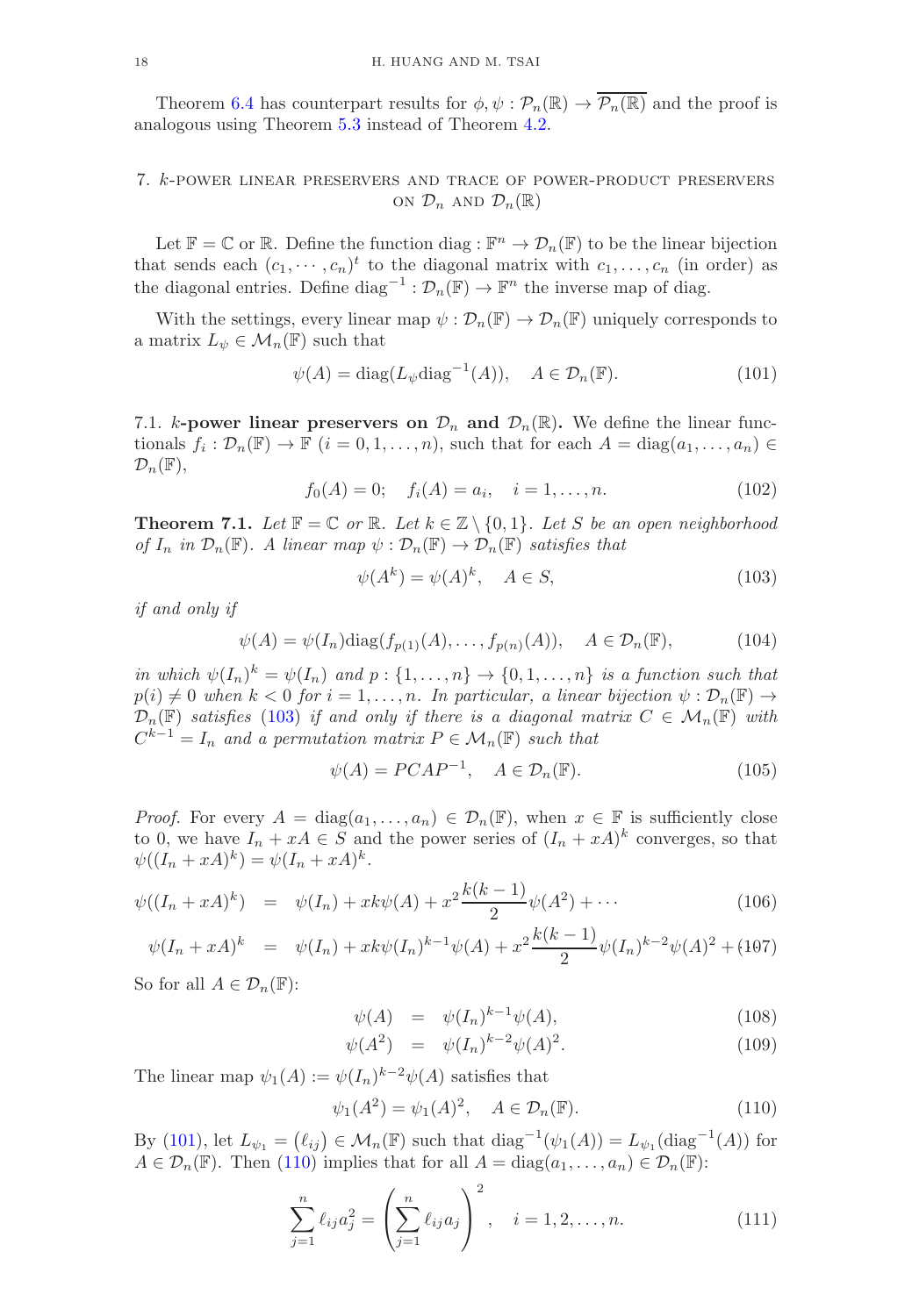Therefore, each row of  $L_{\psi_1}$  has at most one nonzero entry and each nonzero entry must be 1. We get

<span id="page-18-1"></span>
$$
\psi_1(A) = \text{diag}(f_{p(1)}(A), \dots, f_{p(n)}(A))
$$
\n(112)

in which  $p : \{1, \ldots, n\} \to \{0, 1, \ldots, n\}$  is a function. Suppose  $\psi(I_n) = \text{diag}(\lambda_1, \ldots, \lambda_n)$ . Then [\(108\)](#page-17-4) implies that  $\psi(A) = \psi(I_n)\psi_1(A)$  has the form [\(104\)](#page-17-5). Obviously,  $\psi(I_n)^k = \psi(I_n)$  and when  $k < 0$ , each  $p(i) \neq 0$  for  $i = 1, ..., n$ . Moreover, when  $\psi$  is a linear bijection, [\(112\)](#page-18-1) shows that  $\psi_1(A) = PAP^{-1}$  for a permutation matrix P. [\(105\)](#page-17-6) can be easily derived.

7.2. Trace of power-product preservers on  $\mathcal{D}_n$  and  $\mathcal{D}_n(\mathbb{R})$ . In [\[7\]](#page-20-17), we show that two maps  $\phi, \psi : \mathcal{D}_n(\mathbb{F}) \to \mathcal{D}_n(\mathbb{F})$  satisfy  $tr(\phi(A)\psi(B)) = tr(AB)$  for  $A, B \in$  $\mathcal{D}_n(\mathbb{F})$  if and only if there exists an invertible  $N \in \mathcal{M}_n(\mathbb{F})$  such that

$$
\phi(A) = \text{diag}(N\text{diag}^{-1}(A)), \ \psi(B) = \text{diag}(N^{-t}\text{diag}^{-1}(B)), \quad A, B \in \mathcal{D}_n(\mathbb{F}). \tag{113}
$$

When  $m \geq 3$ , the maps  $\phi_1, \ldots, \phi_m : \mathcal{D}_n(\mathbb{F}) \to \mathcal{D}_n(\mathbb{F})$  satisfying  $\text{tr}(\phi_1(A_1) \cdots \phi_m(A_m)) =$  $\text{tr}(A_1 \cdots A_m)$  for  $A_1, \ldots, A_m \in \mathcal{D}_n(\mathbb{F})$  are also determined in [\[7\]](#page-20-17).

Next we consider the trace of power-product preserver on  $\mathcal{D}_n(\mathbb{F})$ .

<span id="page-18-0"></span>**Theorem 7.2.** *Let*  $\mathbb{F} = \mathbb{C}$  *or*  $\mathbb{R}$ *. Let*  $k \in \mathbb{Z} \setminus \{0,1\}$ *. Let* S *be an open neighborhood of*  $I_n$  *in*  $\mathcal{D}_n(\mathbb{F})$ *. Two maps*  $\phi, \psi : \mathcal{D}_n(\mathbb{F}) \to \mathcal{D}_n(\mathbb{F})$  *satisfy that* 

<span id="page-18-3"></span>
$$
\operatorname{tr}(\phi(A)\psi(B)^k) = \operatorname{tr}(AB^k),\tag{114}
$$

- (1) *for all*  $A \in \mathcal{D}_n(\mathbb{F})$ ,  $B \in S$ , and  $\psi$  *is linear, or*
- (2) *for all*  $A, B \in S$  *and both*  $\phi$  *and*  $\psi$  *are linear,*

*if and only if there exist an invertible diagonal matrix*  $C \in \mathcal{D}_n(\mathbb{F})$  *and a permutation matrix*  $P \in \mathcal{M}_n(F)$  *such that* 

<span id="page-18-4"></span>
$$
\phi(A) = PC^{-k}AP^{-1}, \quad \psi(B) = PCBP^{-1}, \quad A, B \in \mathcal{D}_n(\mathbb{F}).
$$
 (115)

*Proof.* Assumption (2) leads to assumption (1) (cf. the proof of Theorem [3.5\)](#page-7-0). We prove the theorem under assumption (1).

For every  $B \in \mathcal{D}_n(\mathbb{F})$ ,  $I_n + xB \in S$  and the power series of  $(I_n + xB)^k$  converges when  $x \in \mathbb{F}$  is sufficiently close to 0, so that

$$
\operatorname{tr}(\phi(A)\psi(I_n + xB)^k) = \operatorname{tr}(A(I_n + xB)^k)
$$
\n(116)

Comparing degree one terms and degree two terms in the power series of the above equality, respectively, we get the following equalities for  $A, B \in \mathcal{D}_n(\mathbb{F})$ :

<span id="page-18-2"></span>
$$
\operatorname{tr}(\phi(A)\psi(B)\psi(I_n)^{k-1}) = \operatorname{tr}(AB),\tag{117}
$$

$$
\operatorname{tr}(\phi(A)\psi(B)^2\psi(I_n)^{k-2}) = \operatorname{tr}(AB^2). \tag{118}
$$

Applying Theorem [2.2](#page-4-0) to [\(117\)](#page-18-2),  $\psi(I_n)$  is invertible and both  $\phi$  and  $\psi$  are linear bijections. [\(117\)](#page-18-2) and [\(118\)](#page-18-2) imply that  $\psi(B^2)\psi(I_n)^{k-1} = \psi(B)^2\psi(I_n)^{k-2}$ . Let  $\psi_1(B) := \psi(B)\psi(I_n)^{-1}$ . Then  $\psi_1(B^2) = \psi_1(B)^2$  for  $B \in \mathcal{D}_n(\mathbb{F})$ . By Theorem [7.1](#page-17-0) and  $\psi_1(I_n) = I_n$ , there exists a permutation matrix  $P \in \mathcal{M}_n(F)$  such that  $\psi_1(B) = PBP^{-1}$  for  $B \in \mathcal{D}_n(\mathbb{F})$ . So  $\psi(B) = \psi(I_n)PBP^{-1} = PCBP^{-1}$  for  $C := P^{-1}\psi(I_n)P \in \mathcal{D}_n(\mathbb{F})$ . Then [\(114\)](#page-18-3) implies [\(115\)](#page-18-4).

# 8. k-power injective linear preservers and trace of power-product PRESERVERS ON  $\mathcal{T}_n$  and  $\mathcal{T}_n(\mathbb{R})$

8.1. k-power preservers on  $\mathcal{T}_n(\mathbb{F})$ . The characterization of injective linear kpower preserver on  $\mathcal{T}_n(\mathbb{F})$  can be derived from Cao and Zhang's characterization of injective additive k-power preserver on  $\mathcal{T}_n(\mathbb{F})$  ([\[4\]](#page-20-11) or [\[19,](#page-20-5) Theorem 6.5.2]).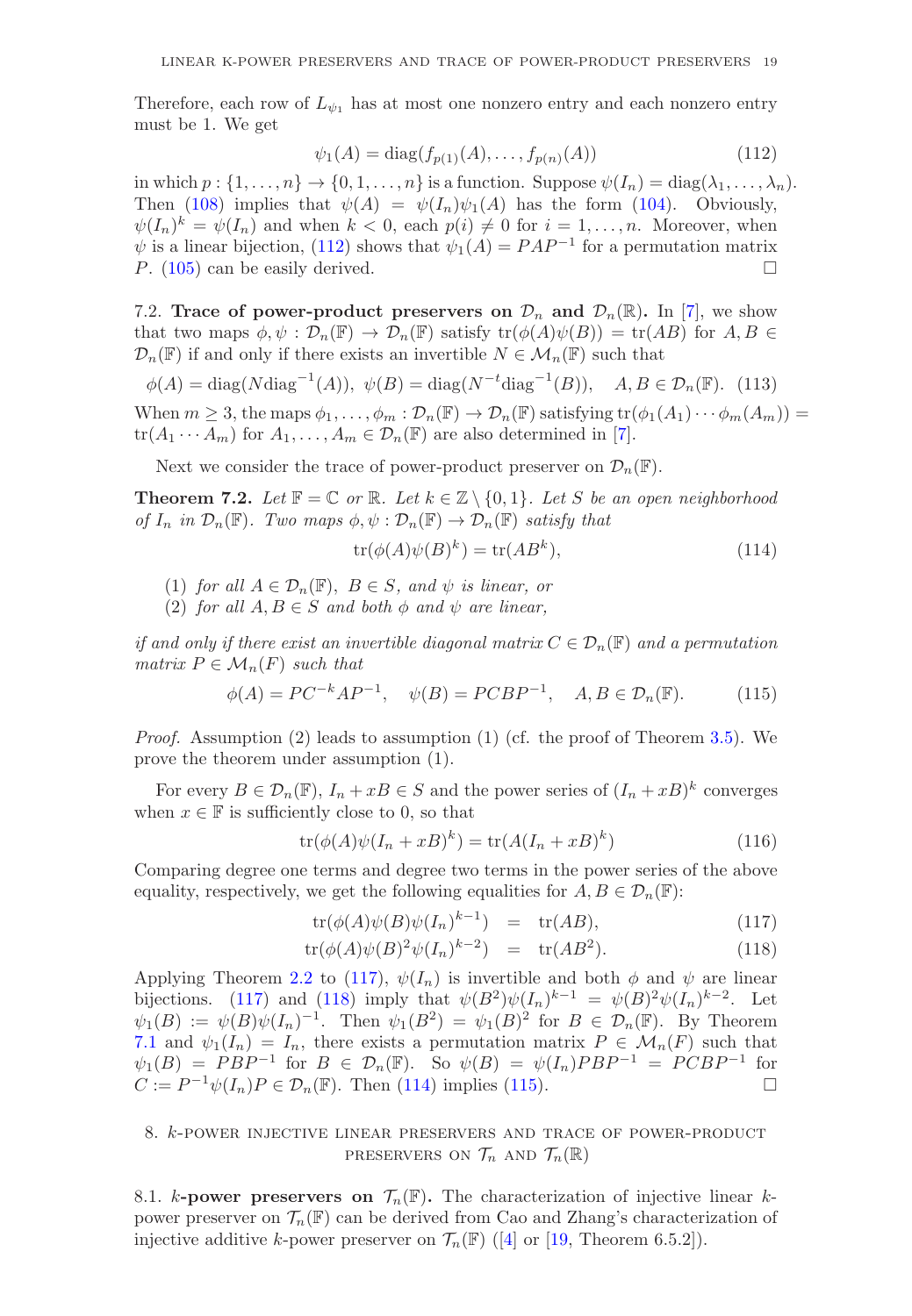<span id="page-19-0"></span>**Theorem 8.1** (Cao and Zhang [\[4\]](#page-20-11)). Let  $k \geq 2$  and  $n \geq 3$ . Let  $\mathbb{F}$  be a field with  $char(\mathbb{F}) = 0$  *or*  $char(\mathbb{F}) > k$ . Then  $\psi : \mathcal{T}_n(\mathbb{F}) \mapsto \mathcal{T}_n(\mathbb{F})$  *is an injective linear map such that*  $\psi(A^k) = \psi(A)^k$  *for all*  $A \in \mathcal{T}_n(\mathbb{F})$  *if and only if there exists a*  $(k-1)$ *th root of unity*  $\lambda$  *and an invertible matrix*  $P \in \mathcal{T}_n(\mathbb{F})$  *such that* 

$$
\psi(A) = \lambda P A P^{-1}, \qquad A \in \mathcal{T}_n(\mathbb{F}), \quad or \tag{119}
$$

$$
\psi(A) = \lambda P A^{-} P^{-1}, \qquad A \in \mathcal{T}_n(\mathbb{F}), \tag{120}
$$

*where*  $A^- = (a_{n+1-i,n+1-i})$  *if*  $A = (a_{ij}).$ 

**Example 8.2.** When 
$$
n = 2
$$
, the injective linear maps that satisfy  $\psi(A^k) = \psi(A)^k$   
for  $A \in \mathcal{T}_2(\mathbb{F})$  send  $A = \begin{pmatrix} a_{11} & a_{12} \\ 0 & a_{22} \end{pmatrix}$  to the following  $\psi(A)$ :  
 $\lambda \begin{pmatrix} a_{11} & ca_{12} \\ 0 & a_{22} \end{pmatrix}$ ,  $\lambda \begin{pmatrix} a_{22} & ca_{12} \\ 0 & a_{11} \end{pmatrix}$ , (121)

*in which* λ  $= 1$  *and*  $c \in \mathbb{F} \setminus \{0\}.$ 

**Example 8.3.** *Theorem [8.1](#page-19-0) does not hold if*  $\psi$  *is not assumed to be injective. Let*  $n = 3$  and suppose  $\psi : \mathcal{T}_3(\mathbb{F}) \to \mathcal{T}_3(\mathbb{F})$  is a linear map that sends  $A = (a_{ij})_{3 \times 3} \in$  $\mathcal{T}_3(\mathbb{F})$  *to one of the following*  $\psi(A)$   $(c, d \in \mathbb{F})$ *:* 

$$
\begin{pmatrix} a_{11} & ca_{12} & 0 \\ 0 & a_{22} & da_{23} \\ 0 & 0 & a_{33} \end{pmatrix}, \begin{pmatrix} a_{33} & 0 & 0 \\ 0 & a_{11} & 0 \\ 0 & 0 & a_{22} \end{pmatrix}, \begin{pmatrix} a_{22} & 0 & ca_{12} \\ 0 & 0 & 0 \\ 0 & 0 & a_{11} \end{pmatrix}. \tag{122}
$$

*Then each*  $\psi$  *satisfies that*  $\psi(A^k) = \psi(A)^k$  *for every positive integer* k *but it is not of the forms in Theorem [8.1.](#page-19-0)*

We extend Theorem  $8.1$  to the following result that includes negative  $k$ -powers and that only assumes k-power preserving in a neighborhood of  $I_n$ .

<span id="page-19-1"></span>**Theorem 8.4.** *Let*  $\mathbb{F} = \mathbb{C}$  *or*  $\mathbb{R}$ *. Let integers*  $k \neq 0, 1$  *and*  $n \geq 3$ *. Suppose that*  $\psi : \mathcal{T}_n(\mathbb{F}) \to \mathcal{T}_n(\mathbb{F})$  *is an injective linear map such that*  $\psi(A^k) = \psi(A)^k$  for all A *in* an open neighborhood of  $I_n$  in  $\mathcal{T}_n(\mathbb{F})$  consisting of invertible matrices. Then there *exist*  $\lambda$  ∈ **F** *with*  $\lambda^{k-1} = 1$  *and an invertible matrix*  $P \in \mathcal{T}_n(\mathbb{F})$  *such that* 

<span id="page-19-3"></span>
$$
\psi(A) = \lambda P A P^{-1}, \qquad A \in \mathcal{T}_n(\mathbb{F}), \quad or \tag{123}
$$

$$
\psi(A) = \lambda P A^{-} P^{-1}, \qquad A \in \mathcal{T}_n(\mathbb{F}). \tag{124}
$$

*where*  $A^- = (a_{n+1-j,n+1-j}) = J_n A^t J_n$  *if*  $A = (a_{ij})$ *,*  $J_n$  *is the anti-diagonal identity.* 

*Proof.* Obviously  $\psi$  is a linear bijection. Follow the same process in the proof of Theorem [3.4.](#page-5-1) In both  $k \geq 2$  and  $k < 0$  cases we have  $\psi(I_n)$  commutes with the range of  $\psi$ , so that  $\psi(I_n) = \lambda I_n$  for  $\lambda \in \mathbb{F}$  and  $\lambda^{k-1} = 1$ . Moreover, let  $\psi_1(A) := \psi(I_n)^{-1} \psi(A)$ , then  $\psi_1$  is injective linear and  $\psi_1(A^2) = \psi_1(A)^2$  for  $A \in$  $\mathcal{T}_n(\mathbb{F})$ . Theorem [8.1](#page-19-0) shows that  $\psi_1(A) = PAP^{-1}$  or  $\psi_1(A) = PA^{-}P^{-1}$  for certain invertible  $P \in \mathcal{T}_n(\mathbb{F})$ . It leads to [\(123\)](#page-19-3) and [\(124\)](#page-19-3).

8.2. Trace of power-product preservers on  $\mathcal{T}_n$  and  $\mathcal{T}_n(\mathbb{R})$ . Theorem [2.2](#page-4-0) or Corollary [2.3](#page-4-1) does not work for maps on  $\mathcal{T}_n(\mathbb{F})$ . However, the following trace preserving result can be easily derived from Theorem [7.2.](#page-18-0) We have  $\mathcal{T}_n(\mathbb{F}) =$  $\mathcal{D}_n(\mathbb{F}) \oplus \mathcal{N}_n(\mathbb{F})$ . Let  $D(A)$  denote the diagonal matrix that takes the diagonal of  $A \in \mathcal{T}_n(\mathbb{F})$ .

<span id="page-19-2"></span>**Theorem 8.5.** Let  $\mathbb{F} = \mathbb{C}$  or  $\mathbb{R}$ . Let  $k \in \mathbb{Z} \setminus \{0,1\}$ . Let S be an open neighborhood of  $I_n$  *in*  $\mathcal{T}_n(\mathbb{F})$  *consisting of invertible matrices. Then two maps*  $\phi, \psi : \mathcal{T}_n(\mathbb{F}) \to \mathcal{T}_n(\mathbb{F})$ *satisfy that*

<span id="page-19-4"></span>
$$
tr(\phi(A)\psi(B)^k) = tr(AB^k),\tag{125}
$$